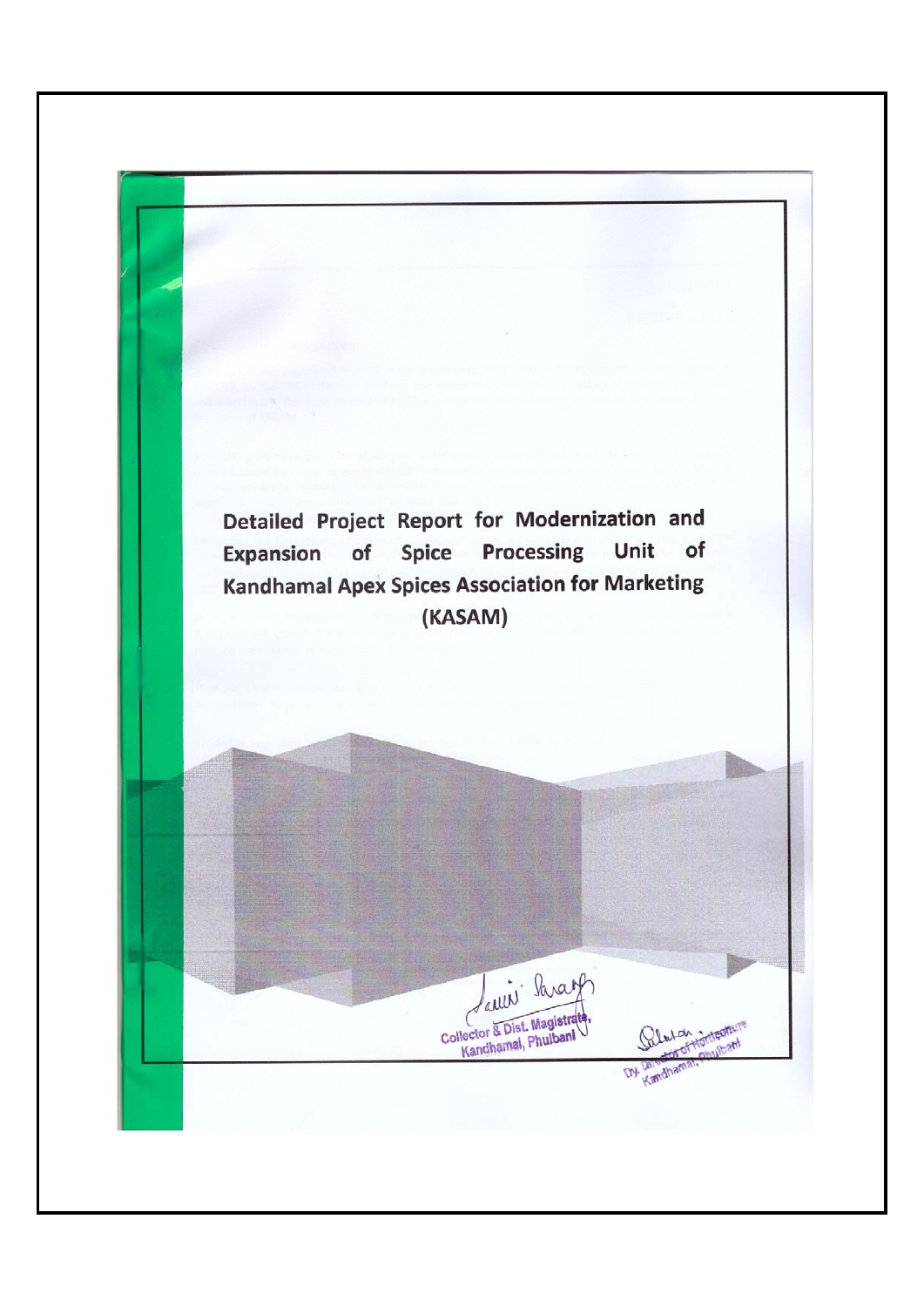## **INTRODUCTION**

#### **1.1 PREAMBLE / BACKGROUND**

The KASAM was registered in 1998 under the societies Act 1860 wide registration no PBN ‐ 2385/28‐ 1998‐99. All the SDS in the field level are also registered. Each SDS has a Board of Director, a President and a Secretary. The head quarter of KASAM is Phulbani. It has a board of Director and Collector is the President of KASAM.

Turmeric is the main cash crop of the poor Tribal farmers of this district. Annually about 16,000 Hct. are covered under this crop by about 60,000 farmers with an annual production of about 40,000 Mt. The local variety grown from time immemorial is having 2 – 3% curcumin, 12.15% of oleoresin and 5.3% of volatile oil. This variety is not valued in international market.

Visualizing the potentiality of spices in Kandhamal district of Orrisa and in order to bring a tangible change in quality and also to increase the per unit production one special project under Innovative JawaharRojagar Yojana ( IJRY) was implemented in the district by Govt. of India (80%) and Panchayat Raj Dept, (20%) Govt. of Orissa.

In the process of implementation of the project, 61 nos of Spices Development Societies were formed in 5 blocks of the district. The project was closed in 2001. At the end, the members of these SDS decided to form an apex society of marketing of their produce.

Thus the **KASAM** (Kandhamal Apex Spices Association for Marketing) was formed with 61 nos of SDS as the members. At present more than 11234 farmers are there as its members.

KASAM is dedicated for the socio‐economic development of tribal farmers of Kandhamal district since 1998 through organic spices which is not just traditional method of cultivation but a way of life.

KASAM perpetually stands out as a bench mark in the world of organic spices with a motto to generate employment, poverty alleviation, extension of organic spices area with scientific approach, production of quality and value added hygienic spices and to set up viable marketing network to minimize the exploitation by traders through inculcating a feeling of self-confidence and self-reliance among the producers. Providing healthy pesticide and chemical free organic spices to the domestic and international market is a hall mark of KASAM target.

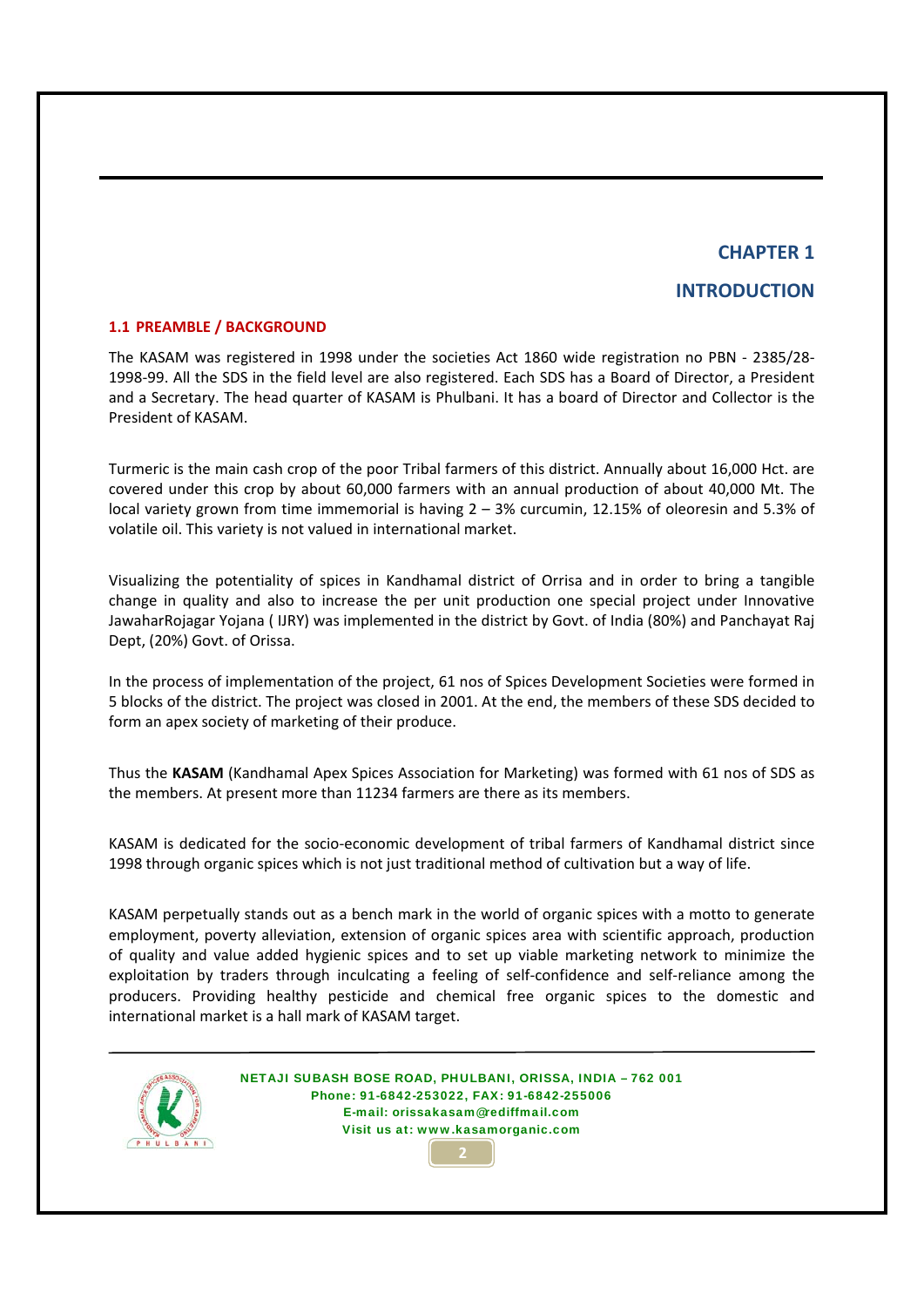#### **1.2 PRESENT PROPOSAL**

KASAM has set up and run processing units of various spices and agriculture products such as turmeric, ginger, pulses, mustard, tamarind, honey under the special project scheme‐ Innovative JawaharRojagar Yojana ( IJRY).

In the present project it is proposed modernize some of the existing facilities as well as expand the capacity of Turmeric processing, Ginger processing and Pulses Processing facilities. The project cost for the proposed project has been estimated at **Rs. 278.64 Lakh.** KASAM is now applying for the capital subsidy amounting to Rs. 245.86 Lakh for the said project under the scheme Rastrya Krishi Vikas Yojana (RKVY) for financial assistance.



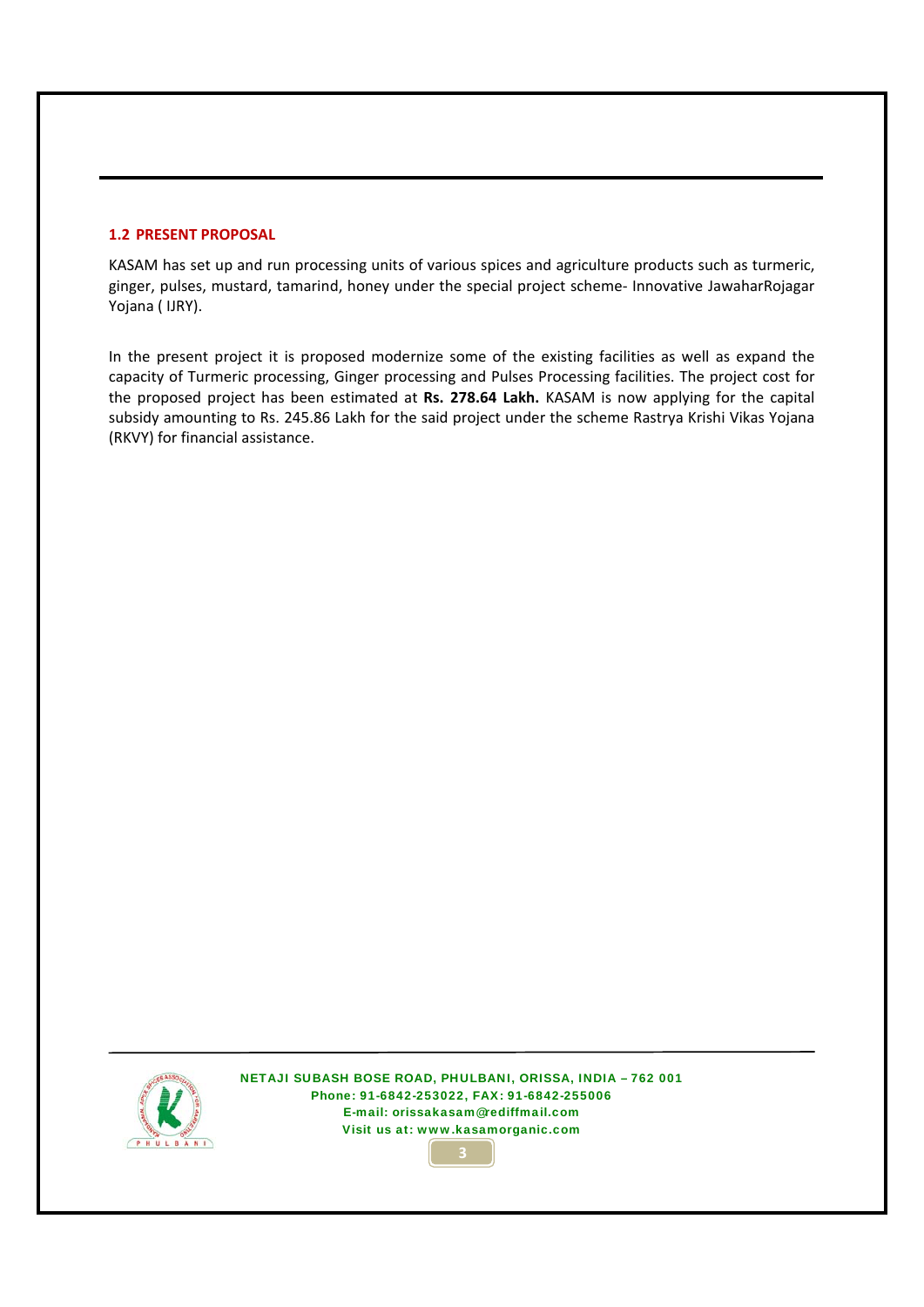#### **1.3 PROJECT SUMMARY**

(Rs. Lakh)

| <b>PARTICULARS</b>                   | 2014-15 | 2015-16 | 2016-17 | 2017-18 | 2018-19 | 2019-20 | 2020-21 |
|--------------------------------------|---------|---------|---------|---------|---------|---------|---------|
| <b>Total Income</b>                  | 253.78  | 446.81  | 736.35  | 883.62  | 1079.98 | 1276.34 | 1472.70 |
| Raw materials                        | 187.65  | 327.28  | 536.72  | 644.07  | 787.19  | 930.32  | 1073.44 |
| <b>Total Variable Costs</b>          | 217.81  | 370.94  | 591.49  | 701.87  | 848.48  | 995.19  | 1142.01 |
| <b>Total Fixed Costs</b>             | 26.42   | 33.15   | 42.83   | 48.28   | 55.26   | 62.30   | 69.39   |
| <b>Total Expenditure</b>             | 244.23  | 404.10  | 634.32  | 750.15  | 903.74  | 1057.49 | 1211.40 |
| PBIDT                                | 9.54    | 42.71   | 102.03  | 133.47  | 176.24  | 218.85  | 261.30  |
| PBIDT (%)                            | 3.76%   | 9.56%   | 13.86%  | 15.10%  | 16.32%  | 17.15%  | 17.74%  |
| <b>Profit Before Tax (PBT)</b>       | 7.29    | 28.05   | 87.37   | 118.81  | 161.58  | 204.19  | 246.64  |
| PBT/Sales (%)                        | 2.87%   | 6.28%   | 11.87%  | 13.45%  | 14.96%  | 16.00%  | 16.75%  |
| Profit After Tax (PAT)               | 5.83    | 22.44   | 62.53   | 82.60   | 110.49  | 138.42  | 166.36  |
| PAT /Sales (%)                       | 2.30%   | 5.02%   | 8.49%   | 9.35%   | 10.23%  | 10.84%  | 11.30%  |
| Cash Accruals                        | 8.08    | 37.09   | 77.19   | 97.26   | 125.15  | 153.08  | 181.02  |
| <b>Break Even Point - Op Cap</b>     | 114.23% | 63.03%  | 39.68%  | 34.63%  | 30.20%  | 27.37%  | 25.42%  |
| BE Sales (Operating Cap)             | 289.88  | 281.60  | 292.21  | 306.00  | 326.19  | 349.36  | 374.29  |
| <b>INTERNAL RATE OF RETURN (IRR)</b> |         |         |         | 36.36%  |         |         |         |



NETAJI SUBASH BOSE ROAD, PHULBANI, ORISSA, INDIA – 762 001 Phone: 91-6842-253022, FAX: 91-6842-255006

**4**

E-mail: orissakasam@rediffmail.com

Visit us at: www.kasamorganic.com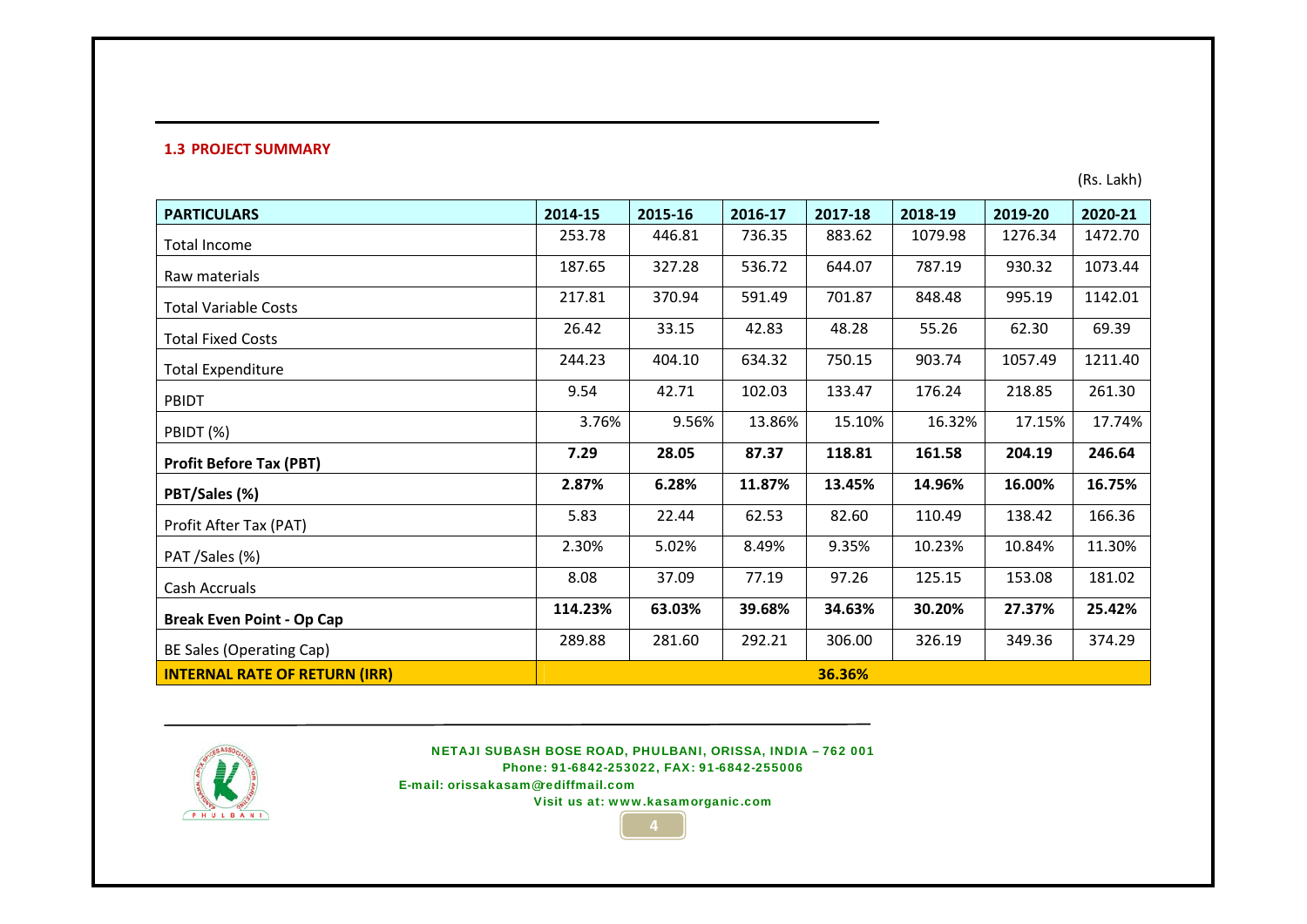## **COMPANY PROFILE**

#### **2.1 ABOUT SOCIETY / COMPANY**

*KASAM* (Kandhamal Apex Spices Association for Marketing) is registered as Society under the Societies act 1860 on September 1<sup>st</sup> 1998. At present 11234 individual farmers are the members of the Society with 61 registered societies spread in 5 blocks. Registered office (Head quarter) of the Society is at NetajiSubhash Bose Raod, Phulbani, Kandhamal District, Orrisa – 762 001, which can be reached by road from Bhubaneswar (210Kms), from Berhampur (165Kms). The nearest railway head is at Berhampur and airport is Bhubaneswar.

KASAM was formed with a philosophy of promise and dedicated for the socio economic development of tribals through organic spices, which is not just a traditional method of cultivation but a way of life. KASAM perpetually stands as a benchmark in the World of organic spices.

The special project under Innovative J. R. Y. scheme was implemented from 1995 to 2001. 61 nos of Spices Development Societies were formed in 5 blocks during the implementation of the project. The members have deposited Rs. 45,43,476/‐ as working capital of KASAM and with this money KASAM is able to export organic spices to foreign markets.

#### **2.1.1 Objectives**

The main objectives of KASAM as follows:‐

- $\triangleright$  Provide common platform to the producers and traders for holistic development of spices with respect to production and marketing in the district.
- $\triangleright$  Raise the economic standards of the farmers through extension of spice area, replacement of varieties, adoption of scientific method of cultivation, processing, grading and marketing in a coordinated manner.
- ¾ Provide market intelligence to the traders and growers for obtaining better price of the spices.
- $\triangleright$  Promote "KASAM" brand name for spices of the district.
- $\triangleright$  Facilitate export of spices at State, National and International level.
- ¾ Provide warehouse to the Spice Development Societies and Traders for scientific storage of spices.
- ¾ Implement schemes / projects sanctioned by State and Central Government.
- ¾ Organise trainings, workshops, study tours, exhibitions and seminars to educate the farmers and traders on scientific method of cultivations processing, packaging, storage, marketing etc., to meet the national and international standards.
- $\triangleright$  Provide inputs, technical knowhow and finance for development of spices.
- $\triangleright$  Set up quality control laboratory etc. for monitoring the quality of spices in the district.

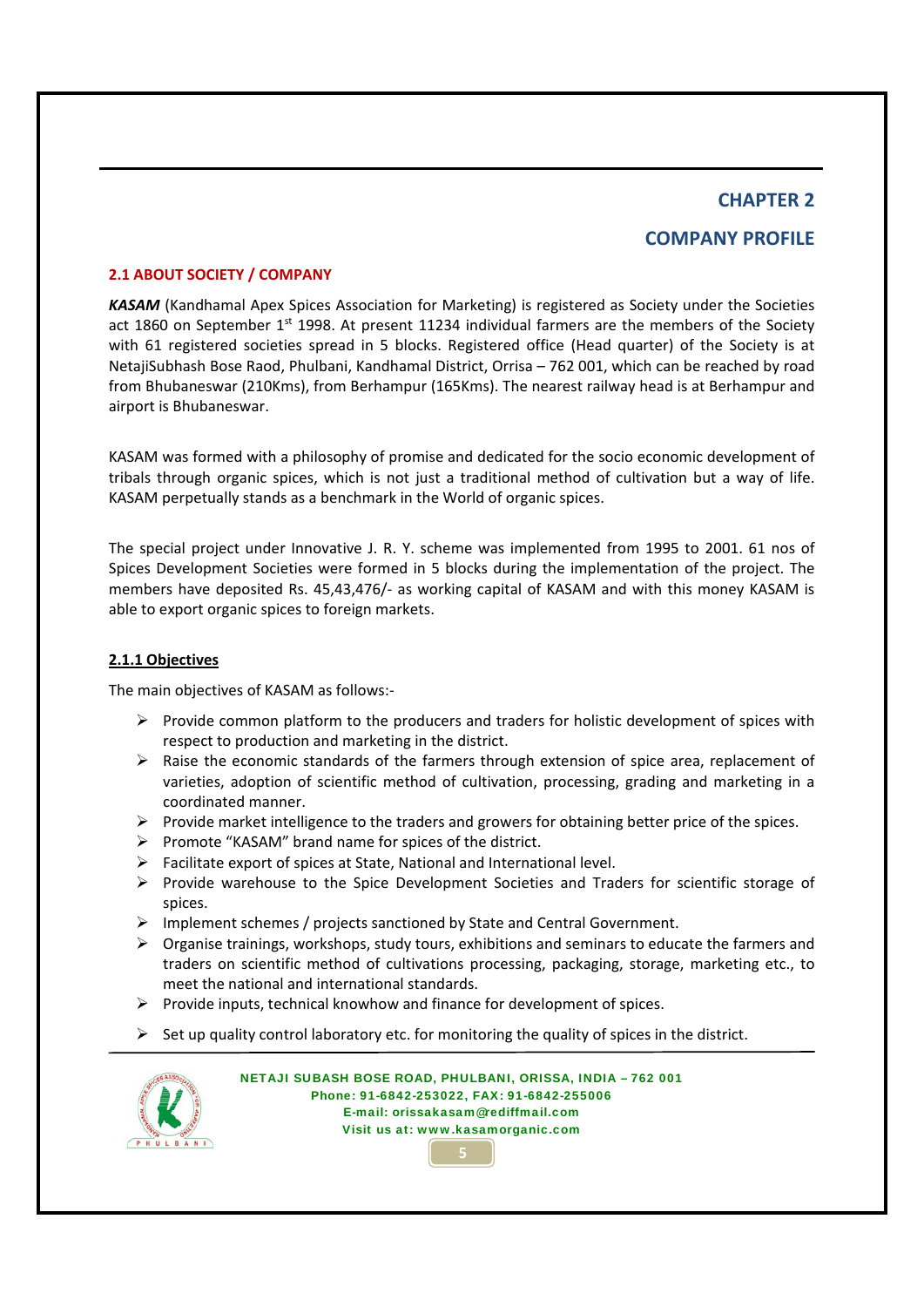- $\triangleright$  Develop suitable packaging materials for packaging of spices
- ¾ Obtain " AGMARK" and "ISI" mark for the spices of Kandhamal.
- $\triangleright$  Promote women's Self Help Groups for production of value added spices and promote unemployed youths' Self Help Groups for marketing of spices.
- $\triangleright$  Act as agents of Government or other recognized institutions in the sphere of procurement and sale of spices.
- $\triangleright$  Encourage thrifts credit, self help and cooperation among the members.
- $\triangleright$  Instill a feeling of self confidence and self reliance among the people.
- $\triangleright$  Take up welfare activities for the betterment of standard of living of people of Kandhamal.
- $\triangleright$  Coordinate and guide the Species Development Societies for their further development and sustenance.
- $\triangleright$  Purchase spices with a profitable prices from the registered farmers of KASAM and develop marketing opportunities.
- $\triangleright$  Do all other things as are incidental and conducive for attainment of the above objectives.

#### *Steps to achieve the objectives:‐***‐**

- $\overline{\phantom{a}}$  Extension of area.
- $\bigstar$  Replacement of varieties.
- $\downarrow$  Adoption of scientific method of cultivation and processing.
- $\bigstar$  Marketing through cooperative network.
- $\perp$  Development of ethos of people towards value addition and conservation of forest.
- $\frac{1}{\sqrt{2}}$  Sensitisation of small and marginal farmers.
- $\ddot{\bullet}$  Transfer of technology.
- $\frac{1}{2}$  Linkage between IRD families and development agencies.
- $\downarrow$  Implementation of programmes at grass root level.
- $\bigstar$  Monitoring, evaluation and feedback.

#### **2.1.2 Current Activities:**

KASAM is presently engaged in cultivation and processing agricultural products. Processing activities involve various stages such as production processing like Grading, peeling, Sorting, Cleaning, Grinding, weighing and Packaging etc. Manufacturing unit is spread over an area of 2 Acer and it is well equipped with all the latest machinery required for the manufacture and processing of the products.

KASAM procures its required quantity from its organic farmer members at their door steps, processes in its own processing center (at Bandhagada under Phiringia block), add value and then sell to its buyers (both international & domestic). Approximately 85% of its total transaction is exported to different destinations through exporters.



NETAJI SUBASH BOSE ROAD, PHULBANI, ORISSA, INDIA – 762 001 Phone: 91-6842-253022, FAX: 91-6842-255006 E-mail: orissakasam@rediffmail.com Visit us at: www.kasamorganic.com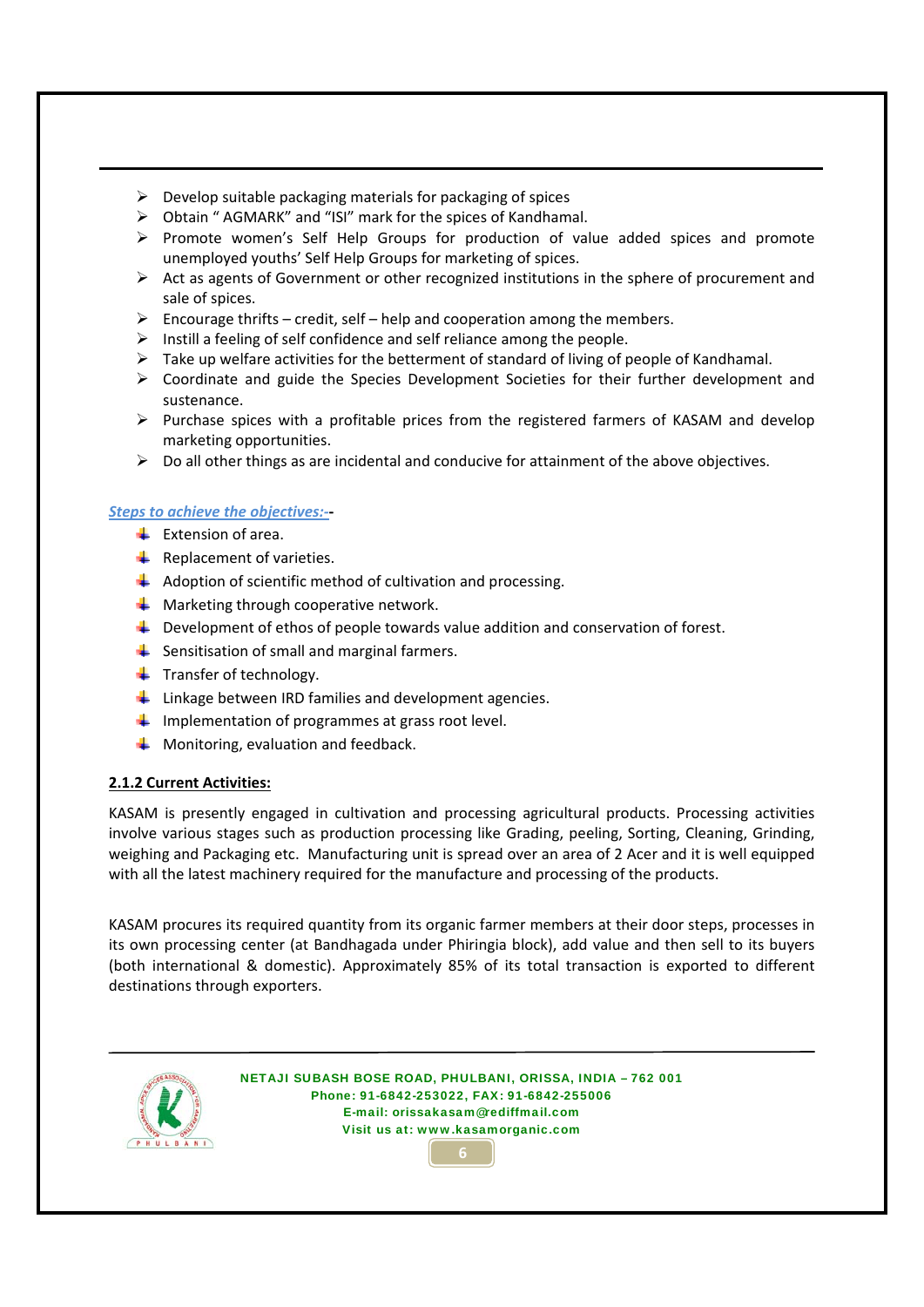The present product mix includes Turmeric Finger (with 2‐3%curcumin), Turmeric Powder( with 2‐ 3%curcumin), Improved Turmeric Finger (with 5%curcumin), Improved Turmeric Powder (with 5%curcumin), Ginger fresh, Ragi, Dry Ginger (Whole/slice/Powder), Honey (double filter), Honey (single filter), Arrowroot Powder, Tamarind Paste, Seedless Tamarind, Paddy (Hand pound Rice), Rice (khiri), Moongdal, Horse Gram Dal, Black Gram (whole/split),Corn(Maize), Arhar, Mustard, Amla powder, Trifala Powder, Ragi Powder, Chilli Powder , Coriander (whole/Powder), Cumin (whole/Powder) , Fenugreek powder, Curry leaves Powder, Sesamum (black), Fennel, Niger, Castor, White Sesame seed etc.

In the corridor of time, KASAM could organize 61 nos of Spices Development Societies (SDS) at the field level with more than 12000 farmers as members. KASAM is producing all the organic spices from the members through SDS. Thus KASAM has a network for procurement, development of high curcumin turmeric and other organic spices. Secondly KASAM is having its own scientific processing unit for quality production and value addition. Further Kandhamal district is declared as Agri. Export Zone (AEZ) for export of organic turmeric and ginger.

#### **2.1.3 Infrastructure:**

With the coordination of local farmers & Government supported body KASAM is able to have the following Infrastructure.

- 1. Factory and ware house at Bandhagada
- 2. Factory and ware house at Daringbadi
- 3. Ware house capacity of 5000MT and primary processing unit at Bramhunigaon
- 4. Ware house at Katadaganda, G. Udayagiri
- 5. Primary Processing centre at Raikia
- 6. Testing facilities at SGS Delhi

#### **2.2 ORGANIC AGRICULTURE BY KASAM**

KASAM (Kandhamal Apex Spices Association for Marketing) is a well known Manufacturer, Processor, Supplier and Exporter of a variety of Organic Products. It manufactures and supplies various organic spices such as Organic Turmeric Finger, Organic Ginger Slices, Organic Arrowroot Powder, Organic Mustard Seeds and Organic Tamarind Paste; and Organic Honey. These spices are purely organic and therefore retain all their natural flavors.

KASAM has been awarded the prestigious Organic certificate from CUC, Netherlands for the high quality of its products. The products are offered in excellent packaging using Bulk size polylined paper bag.

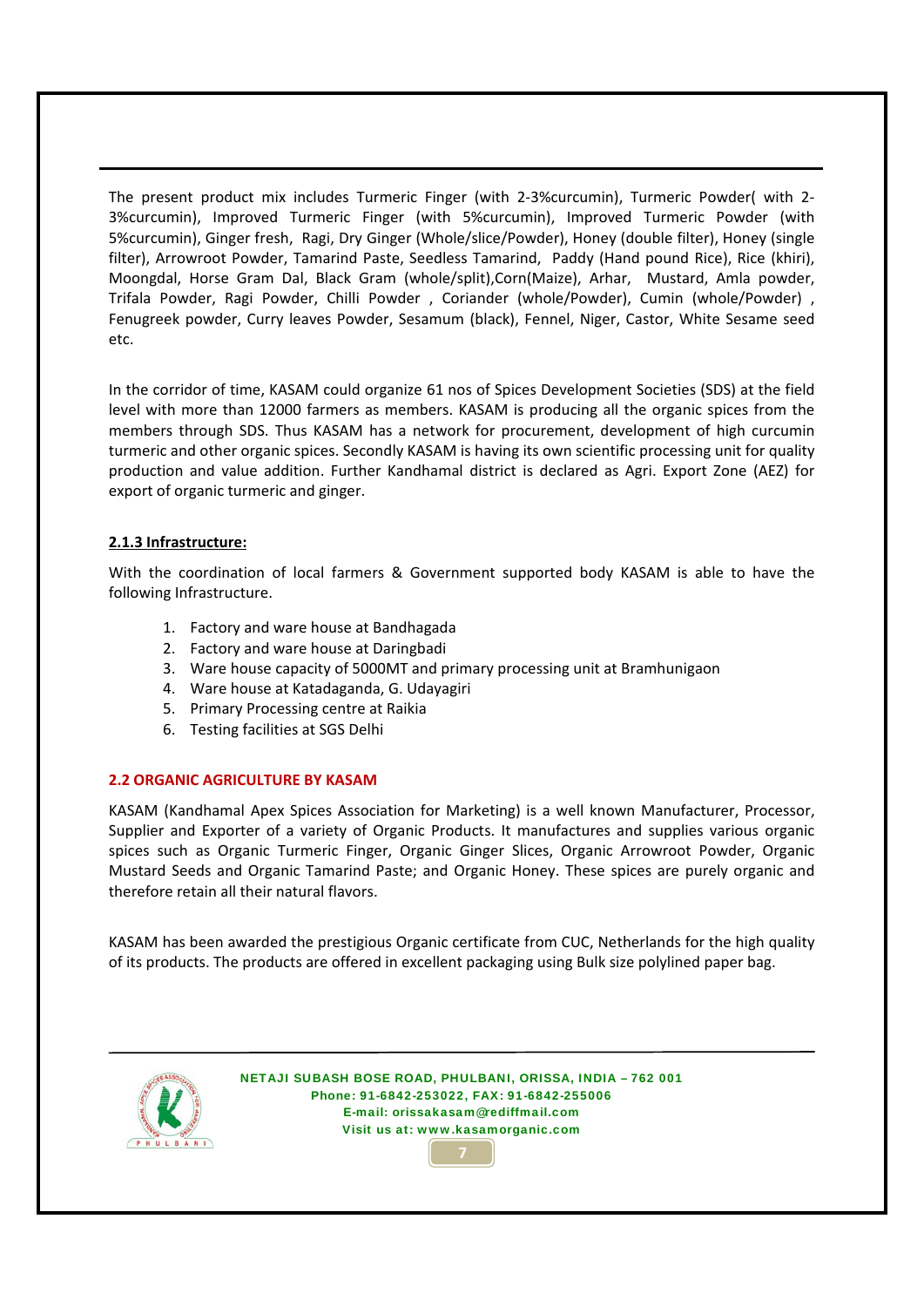#### **REGIONAL SPICE SCENARIO – KANDHAMAL DISTRICT, ORRISA**

#### **About Kandhamal District:**

Kandhamal is the centrally located district of Orissa, lies between 19<sup>0</sup>-34' N Latitudes and between 83<sup>0</sup>-48' E and 84<sup>0</sup>-48'E Longitudes. The district is spread over a geographical area of 7.649sq. Kms with a total population of 5.46lakhs. According to 1991 Census, the Scheduled Tribe population is 2.81lakhs (51.51%) and the Scheduled Caste population is 0.99lakhs (18.20%). Thus, the district is predominantly inhabitated by ST and SC people. The literacy percentage is only 32% and 90% of the people are living below the poverty line.

There are two subdivisions in the district namely Kandhamal and Balliguda. The Kandhamal Sub‐division forms a broken plateau of about 518 metres above the sea level, girdled almost continuously by high ranges which cut if off from the surrounding country. Similarly Balliguda Sub-division is a plateau and lies at a height varying from 300 metres to 1100 metres above sea level. The whole of the district thus lies within the Deccan Plateau to the West of Eastern ghat and therefore its climate is largely akin to Deccan region. But owing to its situation in the higher altitude, the climate is temperate to a considerable degree. The normal rainfall of the district is 1587.10 mm and the temperature ranges from  $12^{\circ}$  C (minimum) to  $40^{\circ}$  C (maximum). About 50% of the geographical area is covered with forest and the predominant plant species is Soheriarobusta (Sal).

The soils of the district are mostly coming under Red Laterite group which is porus with little water holding capacity and slightly acidic in nature. KASAM has the total cultivated area of 1.74 lakh Hct. high land constitute 1.43 lakh Hct, which is about 70% of the total cultivated area.

The district is connected by roads only since no railway has passed through the district. The district headquarter Phulbani is 212Kms from the State capital Bhubaneswar. The nearest big railway station is 165Kms away at Berhampur of Ganjam district.

#### **Organic Farming:**

Agriculture is the main occupation of the people. Collection of minor forest products is the subsidiary occupation. There are 18,652nos of small farmers and 45,558 nos of marginal farmers out of 81,033 farm families of the district. The per capita land holding is only 0.30 Ha Paddy is the main Kharif crop followed by maize, millets, pulses, spices and oil seeds. Due to lack of irrigation (18,000Hct) stray cattle menace, non adoption of improved agricultural practices including application of improved seeds and



NETAJI SUBASH BOSE ROAD, PHULBANI, ORISSA, INDIA – 762 001 Phone: 91-6842-253022, FAX: 91-6842-255006 E-mail: orissakasam@rediffmail.com Visit us at: www.kasamorganic.com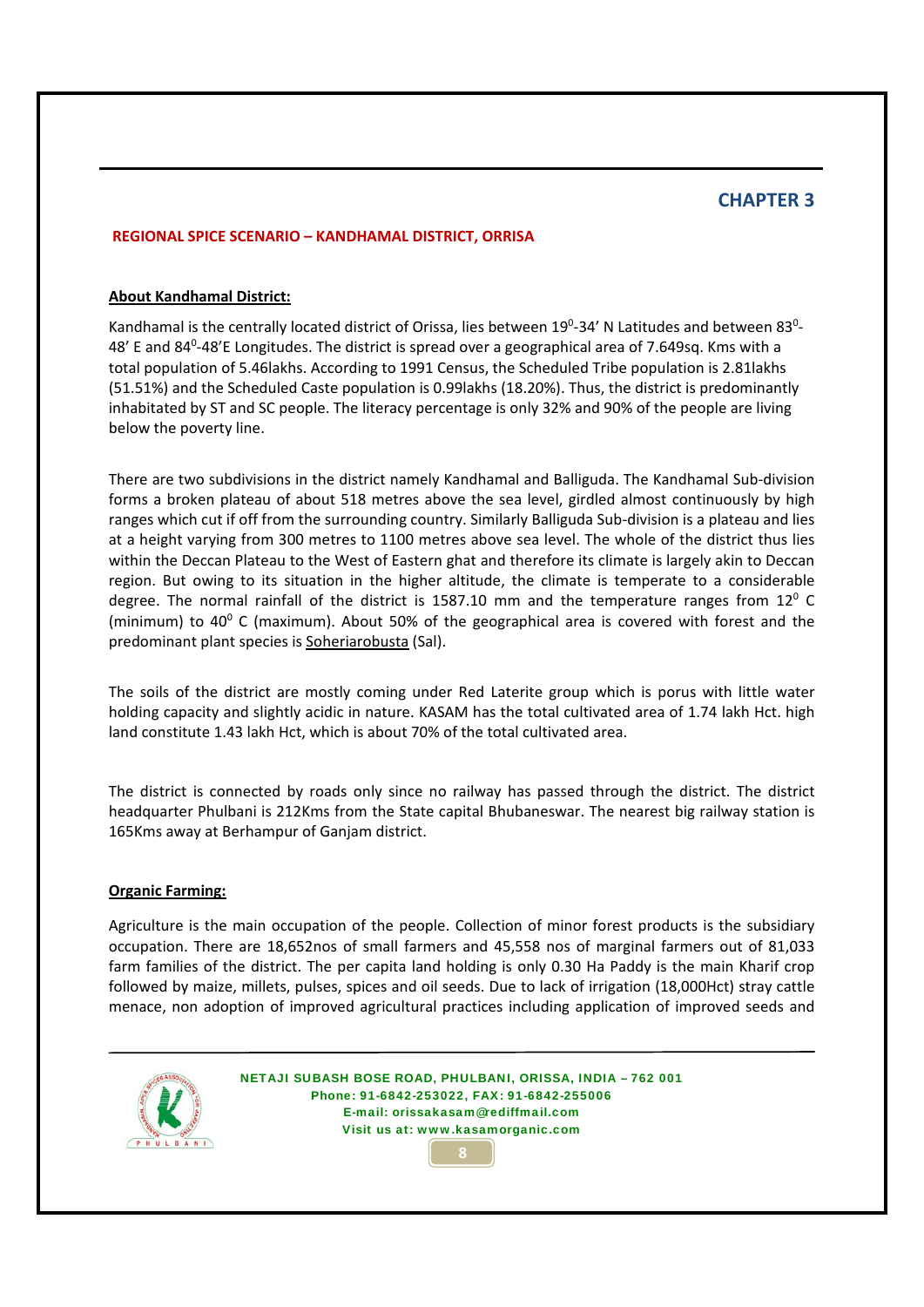fertilizer etc., the productivity from agricultural crops are not remunerative and as such the peasant populations of the district are very poor.

The tribals are financially and educationally poor. So they never apply any fertilizer or pesticide to the turmeric or ginger crop. The average consumption of chemical fertilizer is only 4kgs per Ha in the district for other cereal and vegetable crops and application of chemical pesticide is virtually nil. Thus the agriculture of the district is organic in nature. All the turmeric and ginger produced in the district are organic products.

In order to boost up the organic farming on spices, training is required on method of organic cultivation, post harvest technology and organized marketing. Certification of organic products needs for export, if these turmeric and ginger can be exported as organic products, and then the tribal farmers can get more prices for their products. A special scheme is implemented to introduce high curcumin content turmeric and low fiber content ginger. Already organic products are there, but this needs export through certification and organized marketing.

#### **Organic Certification:**

Certification for organic spice farms is an essential pre‐requisite for marketing their produce, especially in the international markets. National programme for organic production is implemented by the Government of India through the Ministry of Commerce as the apex body. As per the national accreditation policy, all the certifying agencies operating in India are to obtain accreditation from anyone of the accrediting agency appointed by the Government of India, viz., Spices Board, Coffee Board, Tea Board or APEDA International certifying agencies conducting inspection and certification in India at present are Institute For Marketecology (IMO) Switzerland, SKAL Netherlands and Ecocert International, Germany. The Government of India is in the process of setting up indigenous certification programmes since there is no domestic certifying agency in India.

For timely inspection at optimum cost, the Board has access to the services of trained inspectors from both governmental and non‐governmental organisations. These inspectors were trained in 1998 by the members of IFOAM in India. They will commence work once the domestic certification body is set up and approved by competent authorities. The Spices Board India is in contact with the IFOAM Head Quarters in Germany.

Every year the area is certified by the international organic certifying agency Control Union Certificate (formerly known as Skal) of Netherlands. All the organic spices can be available with Organic Certificate. The products grown in those areas are branded as "Certified Organic Product".

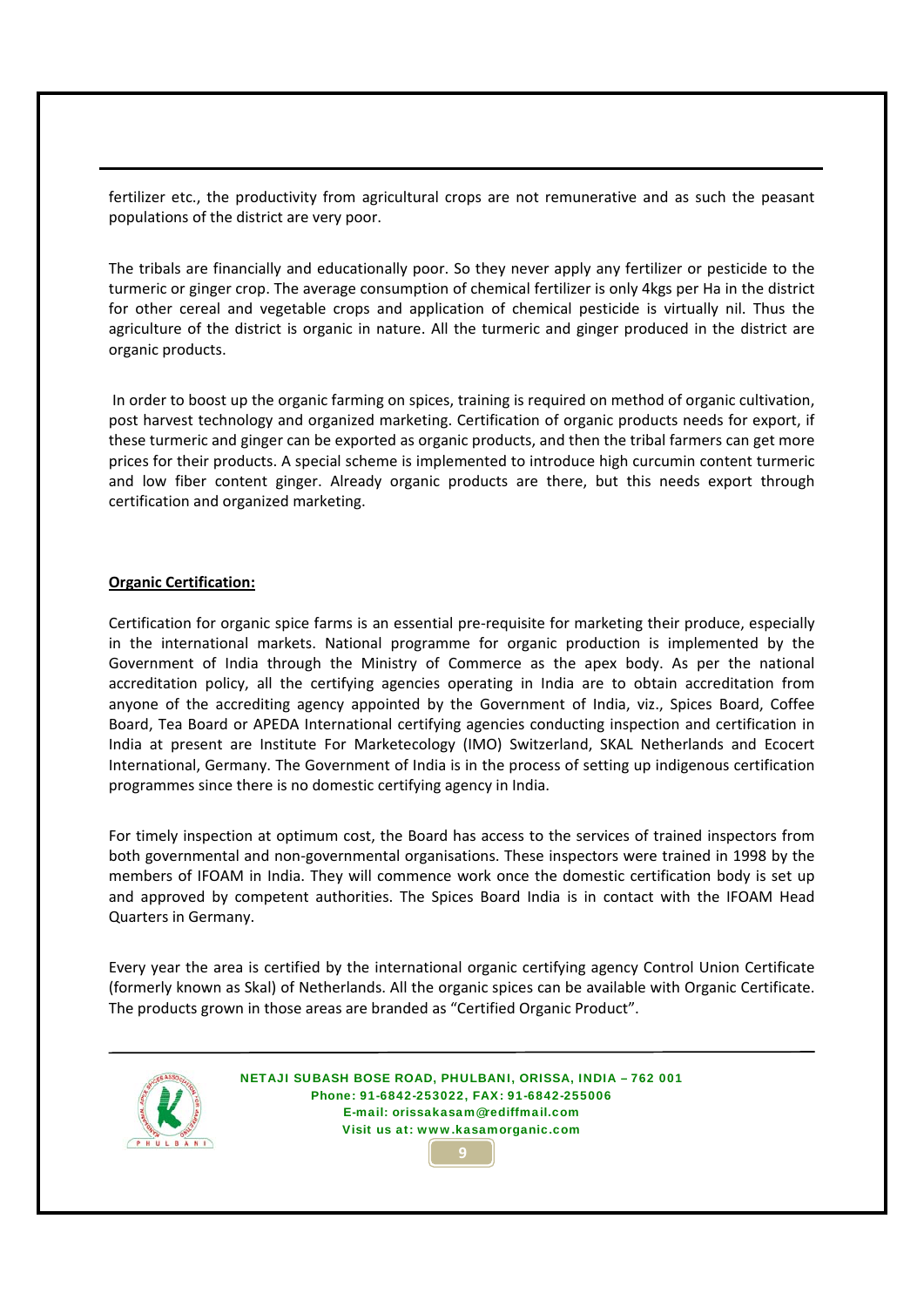#### **Spice Scenario of the District:**

Kandhamal is a centrally located district of Orissa where Scheduled Tribe (51.5%) and Scheduled Caste (18.2%) are living predominantly. Agriculture is the main occupation of these tribals. The bounties of nature have blessed this district with very congenial agro climatic conditions for cultivation of ginger and turmeric. Turmeric is the main cash crop of these tribals which is being cultivated from ages. Annually about 14,000 Ha of turmeric is grown with a production of about 28,900MT. Similarly 2,770MT of ginger is produced from 1700 Ha.

The grown of turmeric is almost a religion site with these wild people and it was to improve its colour and output. . It is their chief source of income as they export it in large quantities, bartering it for grain and salt to drivers of pack bullocks who come from Ganjam, Sambalpur, Cuttack, Puri and tributary States. The district occupies first position under area and production of turmeric and ginger in the State. Similarly this district stands  $1<sup>st</sup>$  in the country under coverage of turmeric.

The local turmeric cultivars belong to Curcuma auromatica with 2.36% of curcumin. Although the variety is lacking high curcumin but it has 12.15% of oleoresin and 5.33% of essential oil. This turmeric is marketed as Berhampur turmeric of Orissa although Berhampur does not produce a single gram of turmeric.

The local ginger with 7 to 10% crude fibre, 4.28% oleoresin and 1.83% of volatile oil, is cultivated in an area of 2090hct with 3550MT production. The improved ginger variety with 4 to 5% crude fibre, 4 to 8% oleoresin and 1.3% to 1.9% volatile oil is cultivated in an area of 100hct with 1000MT production. The area under improved turmeric and ginger is increasing day by day.

Mustard is grown here in an area of 4860 Ha with a production of about 874MT. tamarind is naturally grown in the forest and back yards of the farmers and annually about 940MT of tamarind is produced.

In order to improve the quality of turmeric variety, a Special scheme is being implemented from 1996 – 97. In the project period of 3 years all total 550Hct of improved turmeric and 100Hct of Ginger will be covered. It is estimated that the yield of turmeric and ginger can be increased to 14.5 and 5.7 times respectively. Thus there is tremendous scope for increasing the production and area under turmeric and ginger in the district.



NETAJI SUBASH BOSE ROAD, PHULBANI, ORISSA, INDIA – 762 001 Phone: 91-6842-253022, FAX: 91-6842-255006 E-mail: orissakasam@rediffmail.com Visit us at: www.kasamorganic.com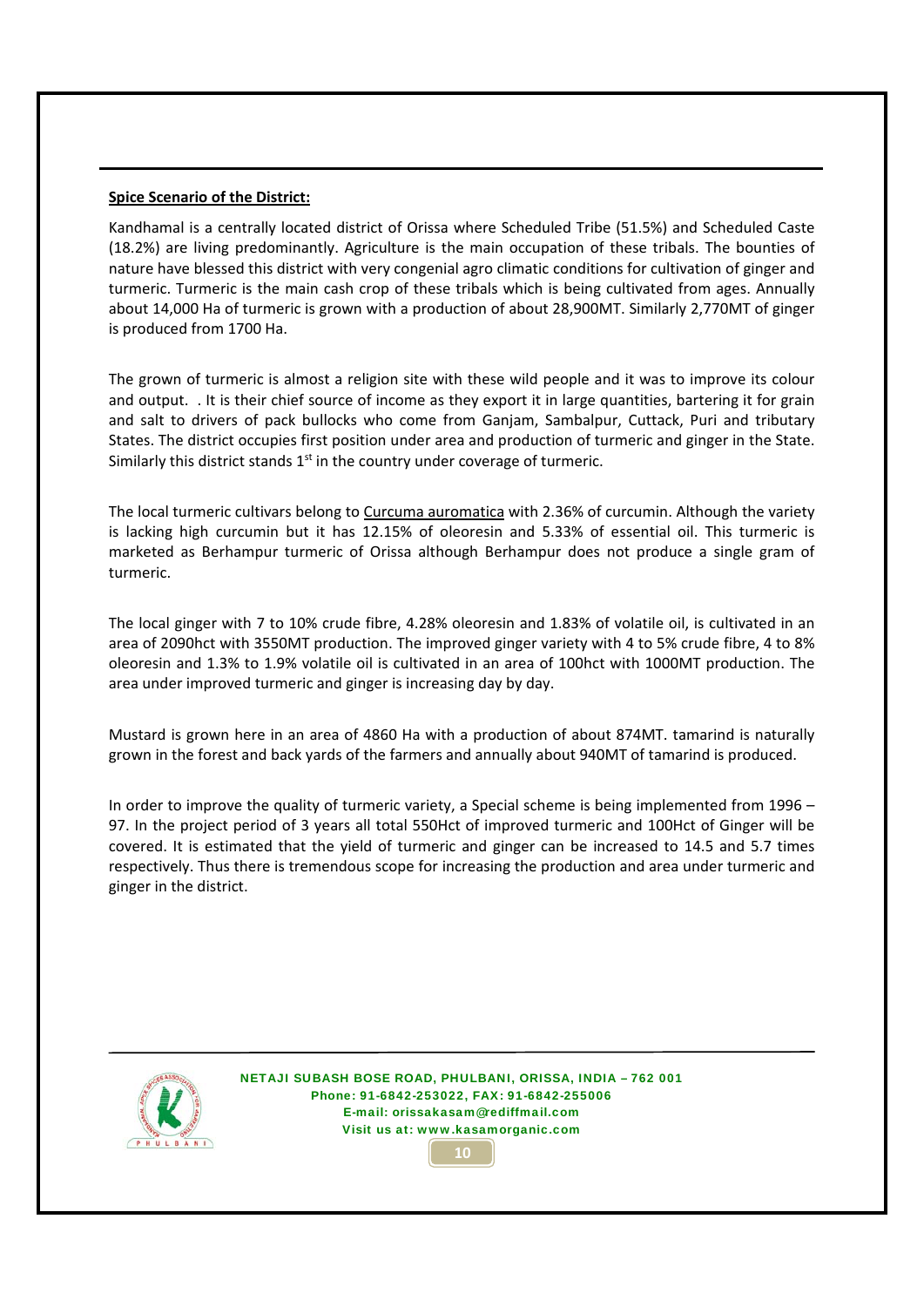#### **VALUE CHAIN ANALYSIS**

A Value chain analysis of proposed facilities is presented below

- ¾ Reduce Post harvest wastage of spices and other agricultural products processed in the unit.
- $\triangleright$  As KASAM purchases the raw material direct from Farmers hence reduce the intermediaries in supply chain.
- $\triangleright$  Getting good price realization by farmers for their produce.
- ¾ Provide better infrastructure for assembling, grading, standardisation and quality certification, labeling, packaging, value addition facilities.
- $\triangleright$  It expands the market by increasing capacity and sales volume for the members of the society.



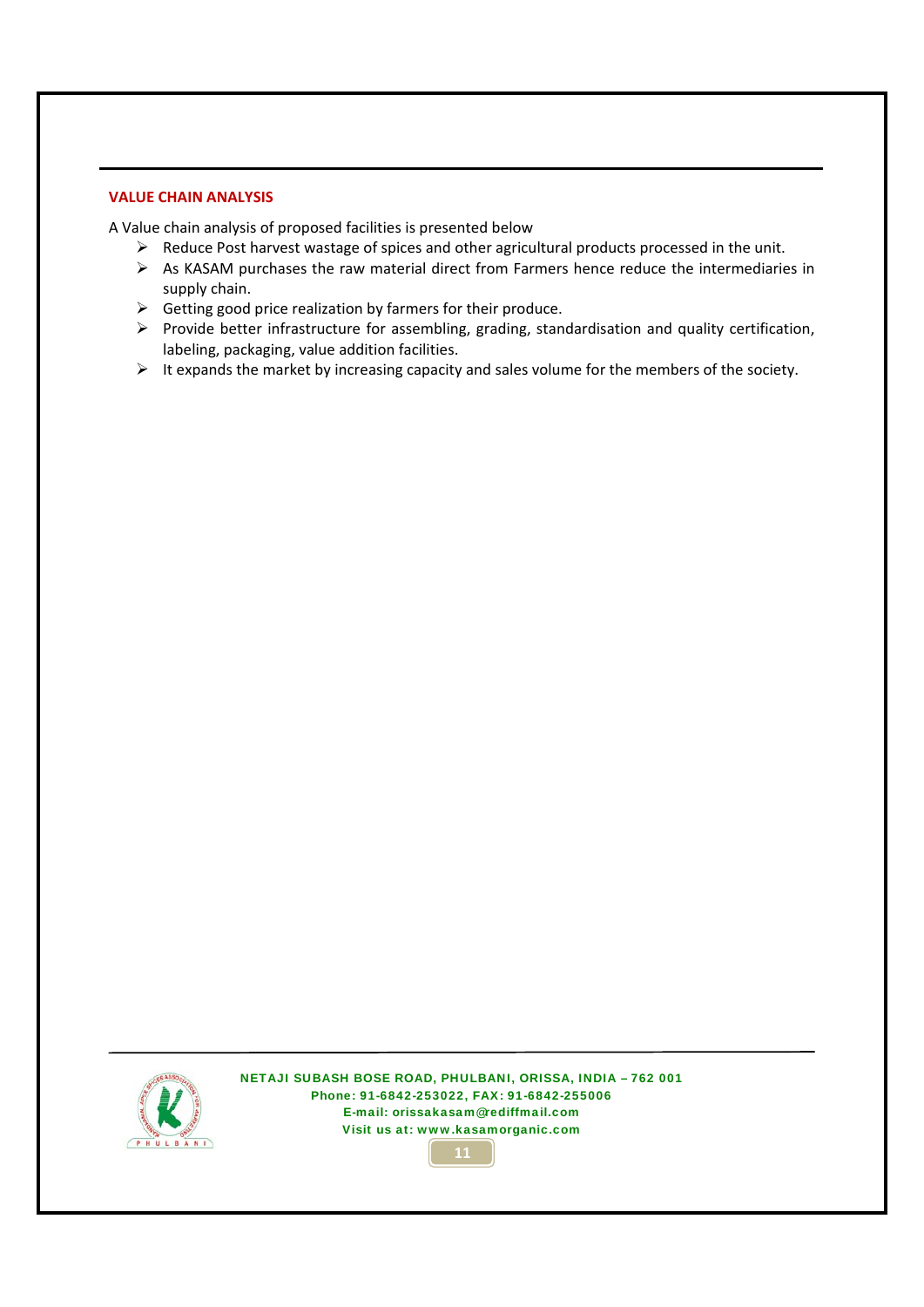### *Proposed Production Facilities:*

KASAM has proposed to procure following plant and machinery for the proposed project in addition to existing plant machinery.

| S.             |                                       | <b>Products for which</b><br><b>Machinery will be</b> | <b>Capacity of</b><br><b>Machinery</b> |                  |
|----------------|---------------------------------------|-------------------------------------------------------|----------------------------------------|------------------|
| No.            | <b>Name of Machinery</b>              | used                                                  | (MT per annum)                         | No. of Machinery |
| 1              | Mini Pulvariser                       | Turmeric                                              | 200                                    | $\overline{2}$   |
| $\overline{2}$ | <b>Big Pulvariser</b>                 | Turmeric                                              | 500                                    | $\overline{2}$   |
| 3              | Medium Pulvariser                     | Turmeric                                              | 300                                    | $\overline{2}$   |
| 4              | De stoner Mustard                     | Pulses                                                | 300                                    | $\mathbf{1}$     |
| 5              | Grader                                | Pulses                                                | 500                                    | $\overline{2}$   |
| 6              | Splitter                              | Pulses                                                | 200                                    | $\mathbf{1}$     |
| $\overline{7}$ | Pulses polisher                       | Pulses                                                | 300                                    | $\mathbf{1}$     |
| 8              | Turmeric polisher                     | Turmeric                                              | 500                                    | $\overline{2}$   |
| 9              | De cutter                             |                                                       | 150                                    | $\mathbf{1}$     |
| 10             | Roaster                               | Pulses                                                | 200                                    | $\mathbf{1}$     |
| 11             | Washing machine                       | Mustard, Ginger                                       | 500                                    | $\overline{2}$   |
| 12             | Mega Slicer                           | Ginger                                                | 500                                    | $\overline{2}$   |
| 13             | Sewing machine                        |                                                       |                                        | $\overline{2}$   |
| 14             | Packing machine                       |                                                       |                                        |                  |
| a              | <b>Turmeric Powder</b>                | 50 Grams to 1 Kg                                      | 500                                    | $\overline{2}$   |
| b              | Mustard                               | 50 to 250 Grams                                       | 150                                    | $\overline{2}$   |
| 15             | Blower                                | <b>Ginger Slices</b>                                  | 500                                    | $\mathbf{1}$     |
| 16             | <b>Magnetic Separator</b>             | Turmeric                                              | 500                                    | $\overline{2}$   |
| 17             | Sortex Machine                        | Pulses, Cummins                                       | 200                                    | $\mathbf{1}$     |
| 18             | <b>Weighing Machine</b><br>Electronic |                                                       | 50 Grams to 5 Kgs                      | $\overline{2}$   |



NETAJI SUBASH BOSE ROAD, PHULBANI, ORISSA, INDIA – 762 001 Phone: 91-6842-253022, FAX: 91-6842-255006 E-mail: orissakasam@rediffmail.com Visit us at: www.kasamorganic.com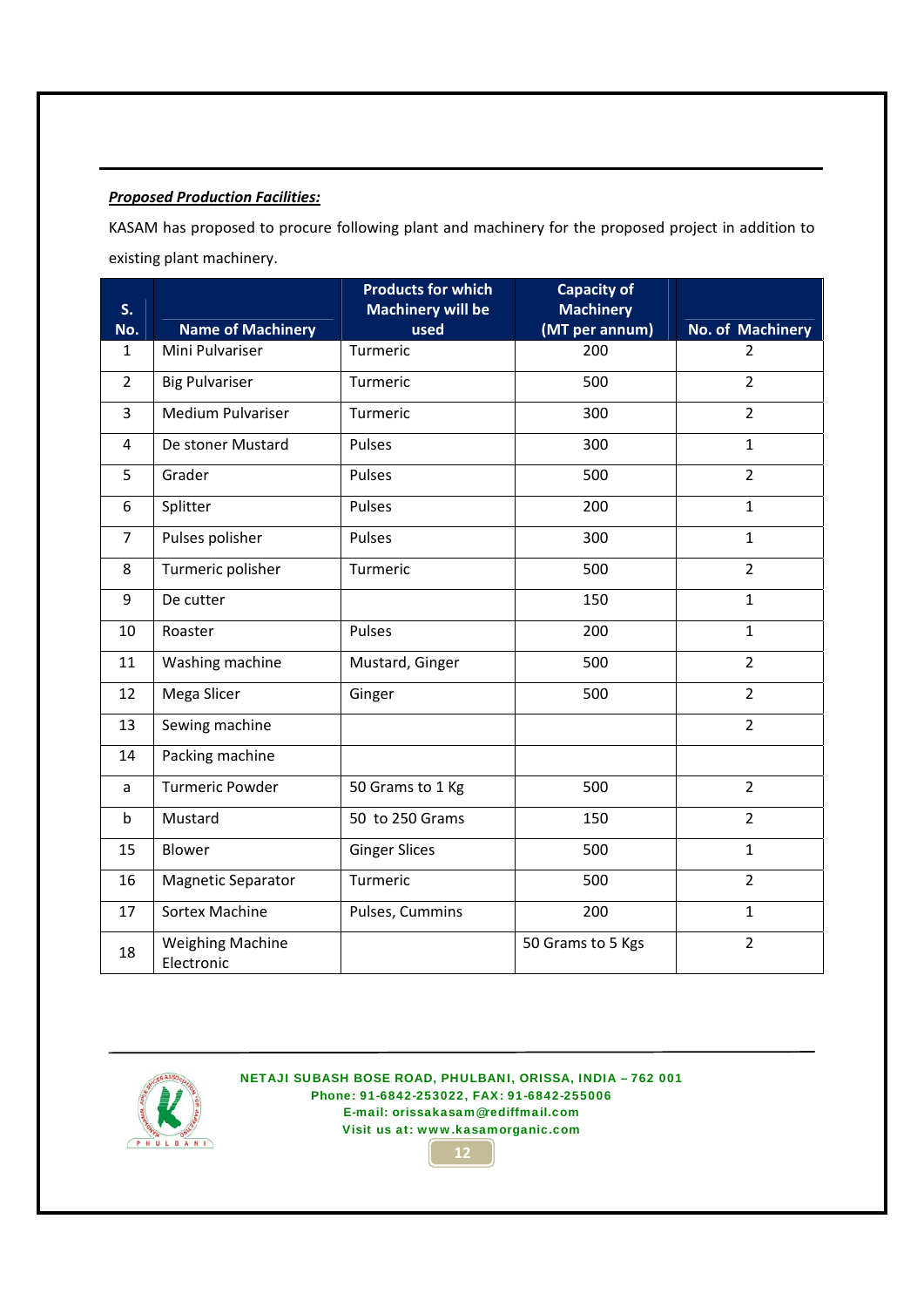## **CHAPTER 4 CERIFICATION**

#### **CERTIFICATION**

KASAM has obtained following certification and approvals from the concerned department and organization for the proposed project.

### **Table:**Certification

| S. No          | <b>Particulars</b>                 | <b>Status</b> | Date / Reference                                               |
|----------------|------------------------------------|---------------|----------------------------------------------------------------|
| $\mathbf{1}$   | Society Registration               | Obtained      | Dated: $1 - 09 - 1998$                                         |
| $\overline{2}$ | Registration with US FDA           | Obtained      | US FDA Registration No. 13015830214<br>Dated: $30 - 07 - 2014$ |
| 3              | License from FSSAI                 | Obtained      | License No. 12014016000028                                     |
| 4              | Certificate of Importer            | Obtained      | IEC No. 2313000524                                             |
|                | Exporter (IEC)                     |               | Dated: $6 - 06 - 2013$                                         |
| 5              | License from Dist.                 | Obtained      | Dated: $27 - 05 - 2013$                                        |
|                | Industries Center Phulbani         |               |                                                                |
| 6              | Registration with                  | Obtained      | RCMC No. BBSR/13/2013-2014                                     |
|                | Federation of Indian               |               | Dated: $28 - 06 - 2013$                                        |
|                | <b>Export Organization</b>         |               |                                                                |
| 7              | <b>PAN Card</b>                    | Obtained      | PAN No. AAAAK5357P                                             |
| 8              | Sales Tax Registration             | Obtained      | TIN No. 21121900211                                            |
| 9              | ISO 22000:2005                     | Obtained      | Certificate No. PCMC/FGMS/1012-2014                            |
|                | Registration                       |               | Dated: $24 - 01 - 2014$                                        |
| 10             | Scope Certificate by               | Obtained      | Certificate No. ORG/SC/1204/000628                             |
|                | <b>Control Union Certification</b> |               |                                                                |
|                | (India)                            |               |                                                                |



NETAJI SUBASH BOSE ROAD, PHULBANI, ORISSA, INDIA – 762 001 Phone: 91-6842-253022, FAX: 91-6842-255006 E-mail: orissakasam@rediffmail.com Visit us at: www.kasamorganic.com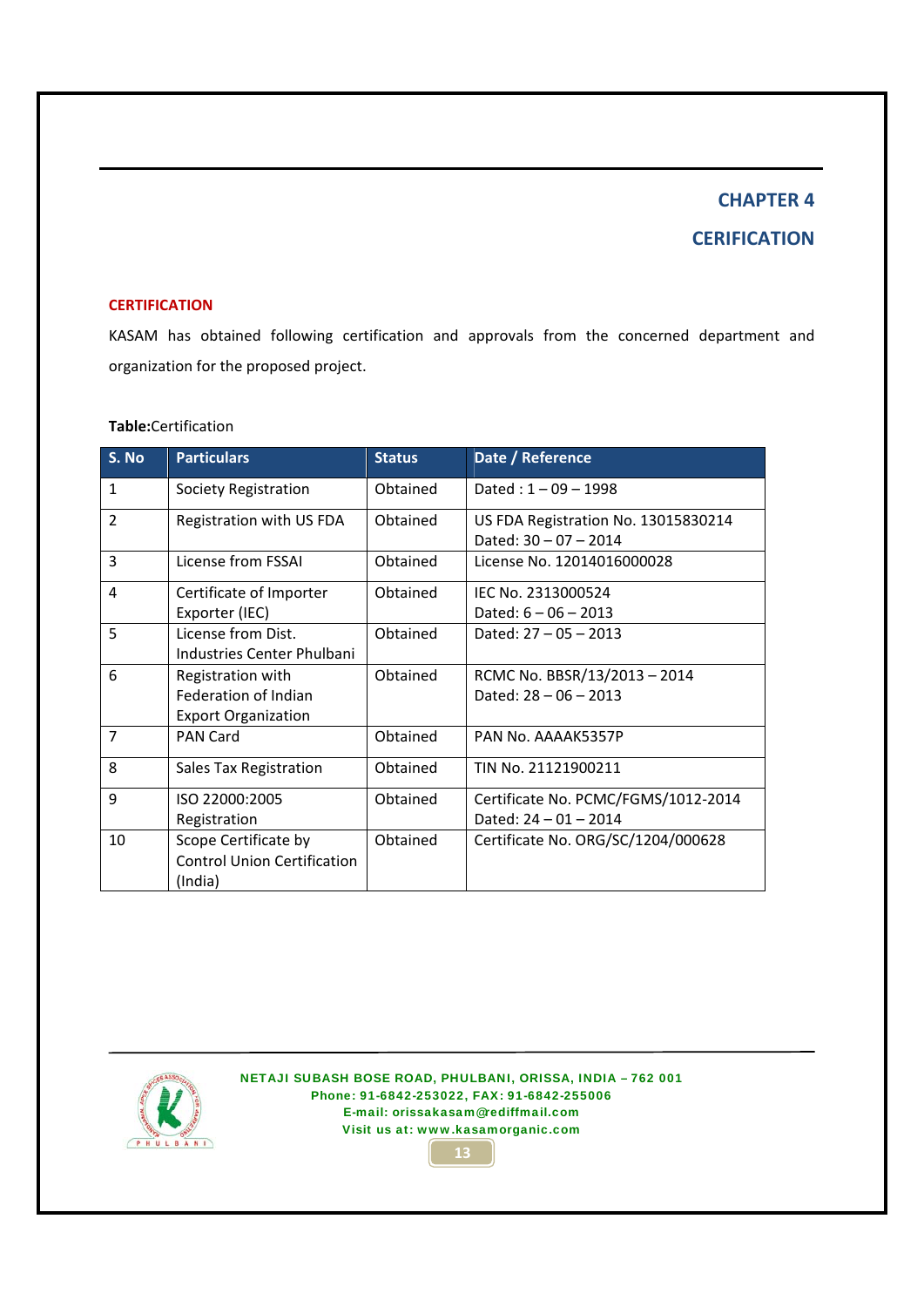## **PROJECT INVESTMENT**

#### **PROJECT COST**

The project cost for Modernization and Expansion of Spices Manufacturing Unit of Kandhamal Apex Spices Association for Marketing at Phulbani, Kandhamal District in the State of Orissa is estimated at **Rs.245.86 Lakh**. The head wise cost is tabulated below and the justification for the cost has been given in the next section of this chapter.

|    | <b>Description</b>                     | <b>Amount</b> |
|----|----------------------------------------|---------------|
|    | 1. Buildings & Civil works - Technical | 46.80         |
|    | 2. Plant & Machinery                   | 191.06        |
|    | 3. Misc Fixed Assets                   | 5.00          |
| 4. | Electricals                            | 3.00          |
|    | Total                                  | 245.86        |

#### **(Rs. Lakh)**



NETAJI SUBASH BOSE ROAD, PHULBANI, ORISSA, INDIA – 762 001 Phone: 91-6842-253022, FAX: 91-6842-255006 E-mail: orissakasam@rediffmail.com Visit us at: www.kasamorganic.com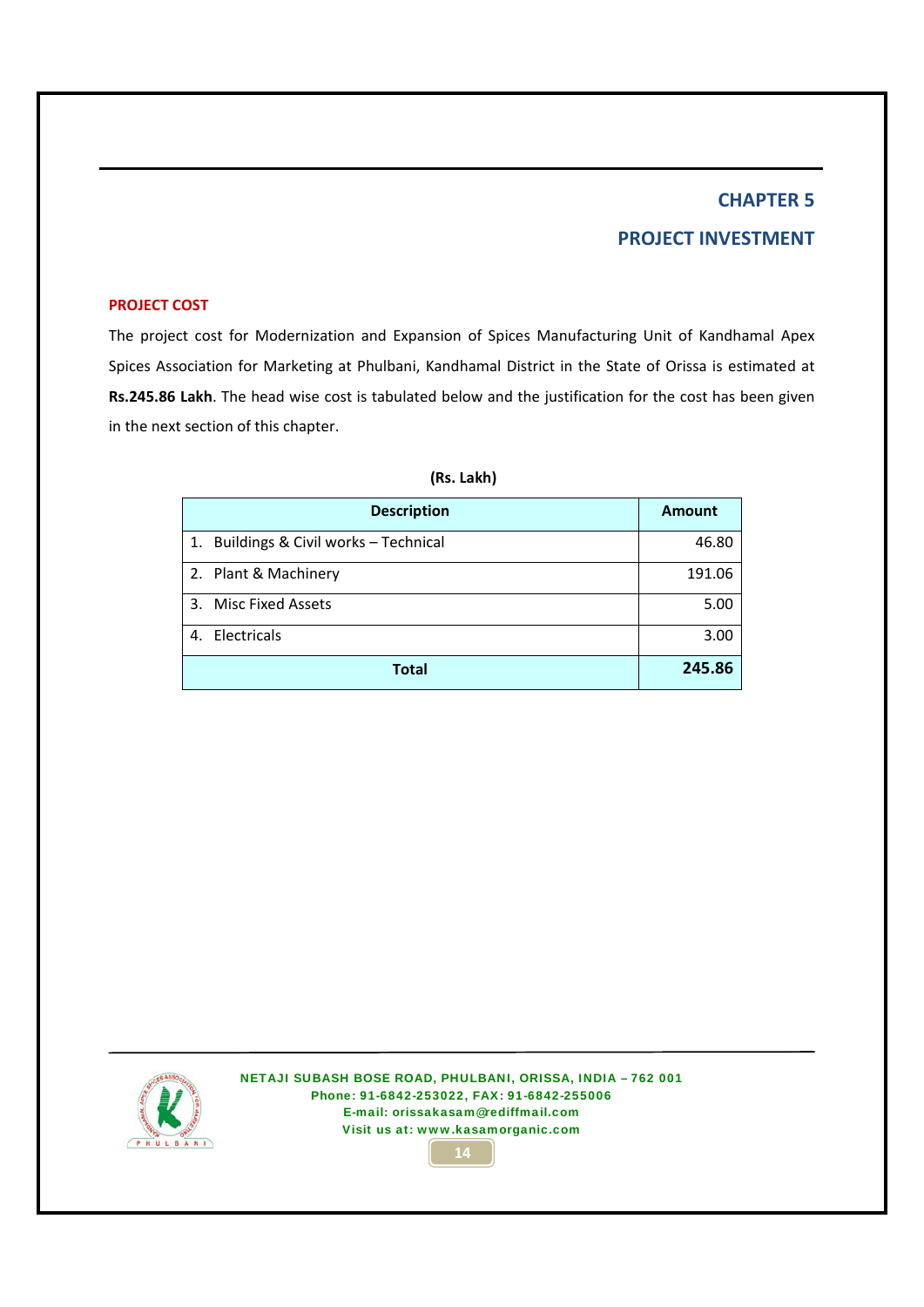#### **UNIT COST STRUCTURE**

#### **Building and Civil Works**

The current building of the processing facility is a poor condition and needs to be demolished and reconstructed. The processing facility also needs an drying yard to handle additional capacity. Further a portion of the roof of existing turmeric processing facility needs to be equipped for fitting dust collecting equipments. The cost of building and civil works is estimated at **Rs. 46.80 Lakh** and the break up is provided below.

| SI. No.        | <b>Component</b>     | <b>Size</b>   | Area  | Rate          | <b>Total cost</b> |
|----------------|----------------------|---------------|-------|---------------|-------------------|
|                |                      |               | (Sft) | (Rs. Per Sft) | (Rs. Lakh)        |
| 1              | Demolishing<br>and   | 56 Ft X 36 Ft | 2016  | 1600          | 30.26             |
|                | οf<br>Construction   |               |       |               |                   |
|                | Processing facility  |               |       |               |                   |
| $\overline{2}$ | Drying Yard          | 60 Ft X 65 Ft | 3900  | 350           | 13.65             |
| 3              | Creating opening for | 6 Ft X 6 Ft   | 36 Ft | 1000          | 0.36              |
|                | collection<br>Dust   |               |       |               |                   |
|                | system               |               |       |               |                   |
| $\overline{4}$ | Other maintenance    |               |       | Lump sum      | 0.50              |
| 5              | <b>TOTAL</b>         |               |       |               | 46.80             |



NETAJI SUBASH BOSE ROAD, PHULBANI, ORISSA, INDIA – 762 001 Phone: 91-6842-253022, FAX: 91-6842-255006 E-mail: orissakasam@rediffmail.com Visit us at: www.kasamorganic.com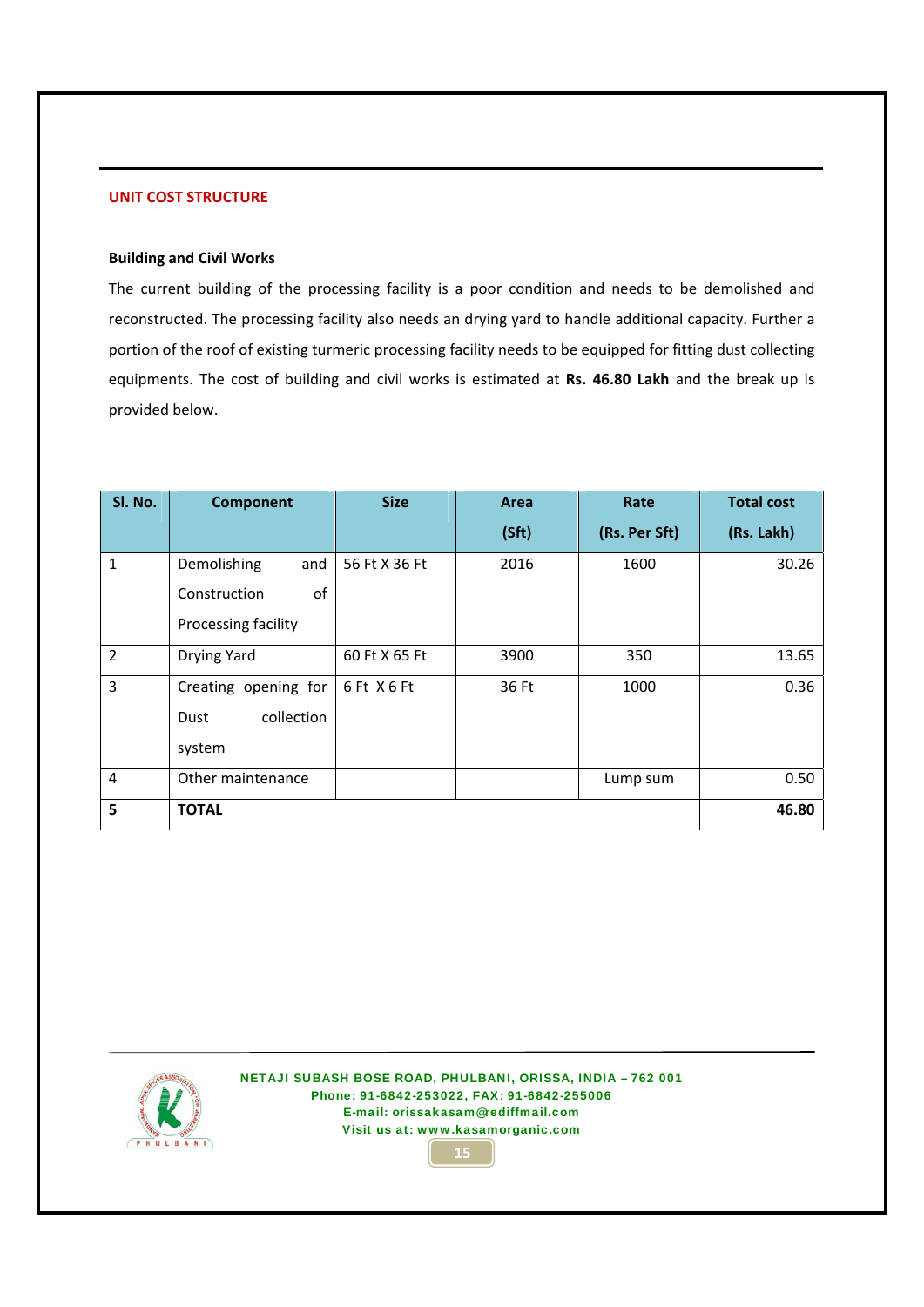#### **Plant and Machinery**

The total cost of plant and machinery is estimated at **Rs.191.06 Lakh**. The cost estimation is arrived based on the quotation collected from reputed suppliers.

|                |                                   | <b>Capacity of</b><br><b>Products for which</b> |                             |                |                        |                   |
|----------------|-----------------------------------|-------------------------------------------------|-----------------------------|----------------|------------------------|-------------------|
| S.             | <b>Name</b>                       | <b>Machinery will be</b>                        | <b>Machinery</b><br>(MT per | No.            | <b>Unit</b><br>Cost in | <b>Total Cost</b> |
| No.            | of Machinery                      | used                                            | annum)                      | of Machinery   | Rs.                    | In Rs.            |
| $\mathbf{1}$   | Mini Pulvariser                   | Turmeric                                        | 200                         | 2              | 749000                 | 1498000           |
| $\overline{2}$ | <b>Big Pulvariser</b>             | Turmeric                                        | 500                         | $\overline{2}$ | 1566000                | 3132000           |
| 3              | Medium<br>Pulvariser              | Turmeric                                        | 300                         | $\overline{2}$ | 1037000                | 2074000           |
| $\overline{4}$ | De stoner<br>Mustard              | Pulses                                          | 300                         | $\mathbf 1$    | 180000                 | 180000            |
| 5              | Turmeric polisher                 | Turmeric                                        | 500                         | $\overline{2}$ | 250000                 | 500000            |
| 6              | Washing machine                   | Mustard, Ginger                                 | 500                         | $\overline{2}$ | 395000                 | 790000            |
| $\overline{7}$ | Mega Slicer                       | Ginger                                          | 500                         | $\overline{2}$ | 375000                 | 750000            |
| 8              | Sewing machine                    |                                                 |                             | $\overline{2}$ | 149000                 | 298000            |
| 9              | Packing machine                   |                                                 |                             |                |                        |                   |
| a              | <b>Turmeric Powder</b>            | 50 Grams to 1 Kg                                | 500                         | $\overline{2}$ | 1450000                | 2900000           |
| $\mathsf b$    | Mustard                           | 50 to 250 Grams                                 | 150                         | $\overline{2}$ | 1375000                | 2750000           |
| 10             | Blower                            | <b>Ginger Slices</b>                            | 500                         | $\mathbf{1}$   | 20000                  | 20000             |
| 11             | Magnetic<br>Separator             | Turmeric                                        | 500                         | $\overline{2}$ | 128000                 | 256000            |
| 12             | Sortex Machine                    | Pulses, Cummins                                 | 200                         | $\mathbf{1}$   | 82500                  | 82500             |
| 13             | Weighing<br>Machine<br>Electronic |                                                 | 50 Grams<br>to 5 Kgs        | $\overline{2}$ | 8000                   | 16000             |
| 14             | <b>Tamarind Paste</b><br>Machine  |                                                 |                             |                | 100000                 | 100000            |
|                |                                   | <b>SUB TOTAL</b>                                |                             |                | 7864500                | 15346500          |
|                | <b>Excise Duty</b>                |                                                 |                             | 12.50%         |                        | 1918312.5         |
|                | <b>VAT</b>                        |                                                 |                             | 5%             |                        | 767325            |
|                | Packing                           |                                                 |                             | 1%             |                        | 153465            |
|                | Transportation                    |                                                 |                             | 2%             |                        | 306930            |
|                | Insurance                         |                                                 |                             | 2%             |                        | 306930            |
|                | Installation                      | <b>TOTA:L COST OF PLANT MACHINERY</b>           |                             | 2%             |                        | 306930            |
|                |                                   |                                                 | 19106392.50                 |                |                        |                   |

NETAJI SUBASH BOSE ROAD, PHULBANI, ORISSA, INDIA – 762 001 Phone: 91-6842-253022, FAX: 91-6842-255006 E-mail: orissakasam@rediffmail.com Visit us at: www.kasamorganic.com

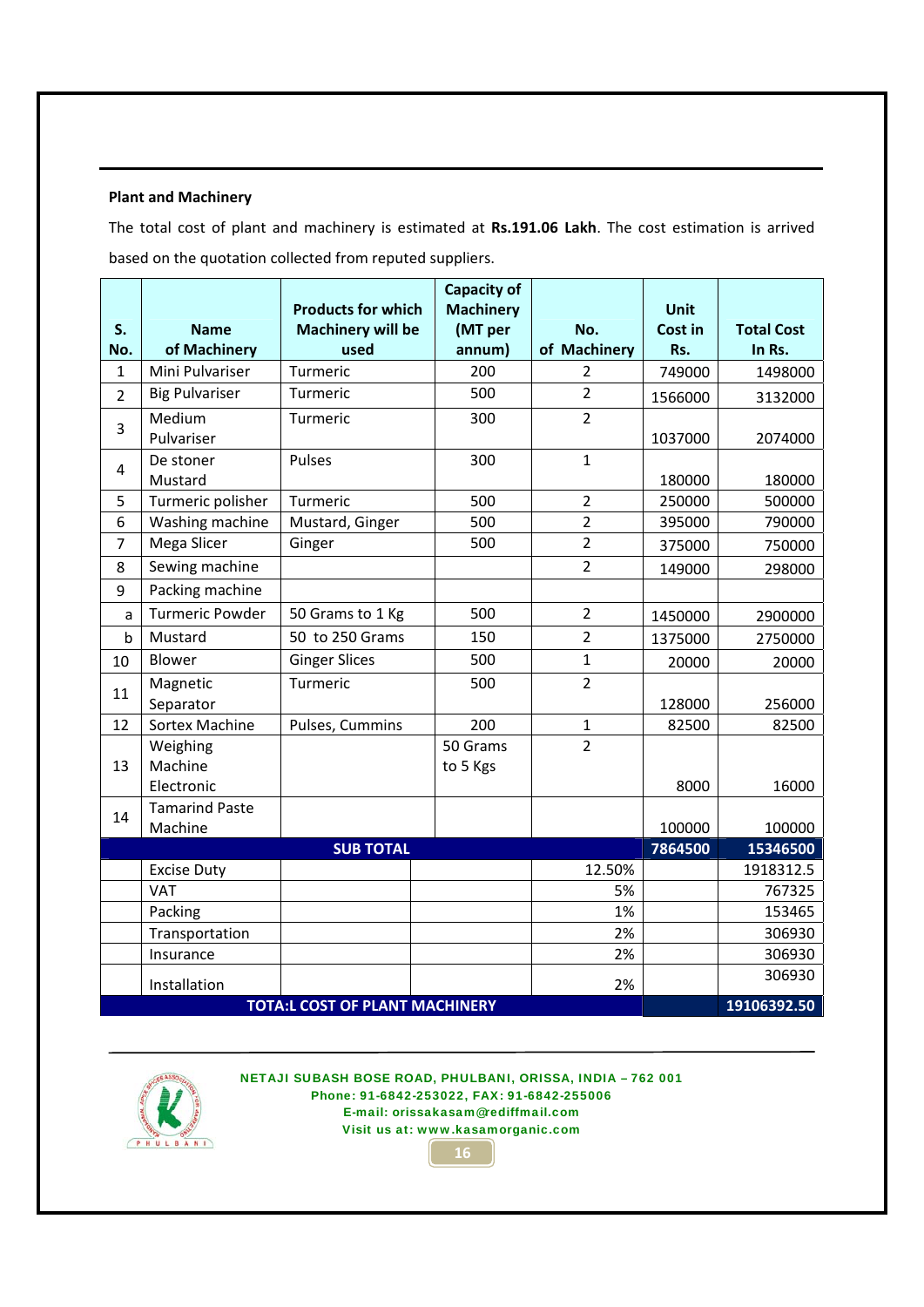#### **Misc Fixed Assets**

It is proposed to purchase 100 KW Diesel Generator. Provision of **Rs. 5.00 Lakh** has been made towards this Fixed Assets.

#### **Electricals**

The cost allocation of Rs. 3.00 Lakh has been made towards Electricals.

#### **Margin Money for Working Capital**

The working capital requirement for the first year of operation (2014‐15) works out to **Rs. 44.65 Lakh** and will be arranged from other sources.



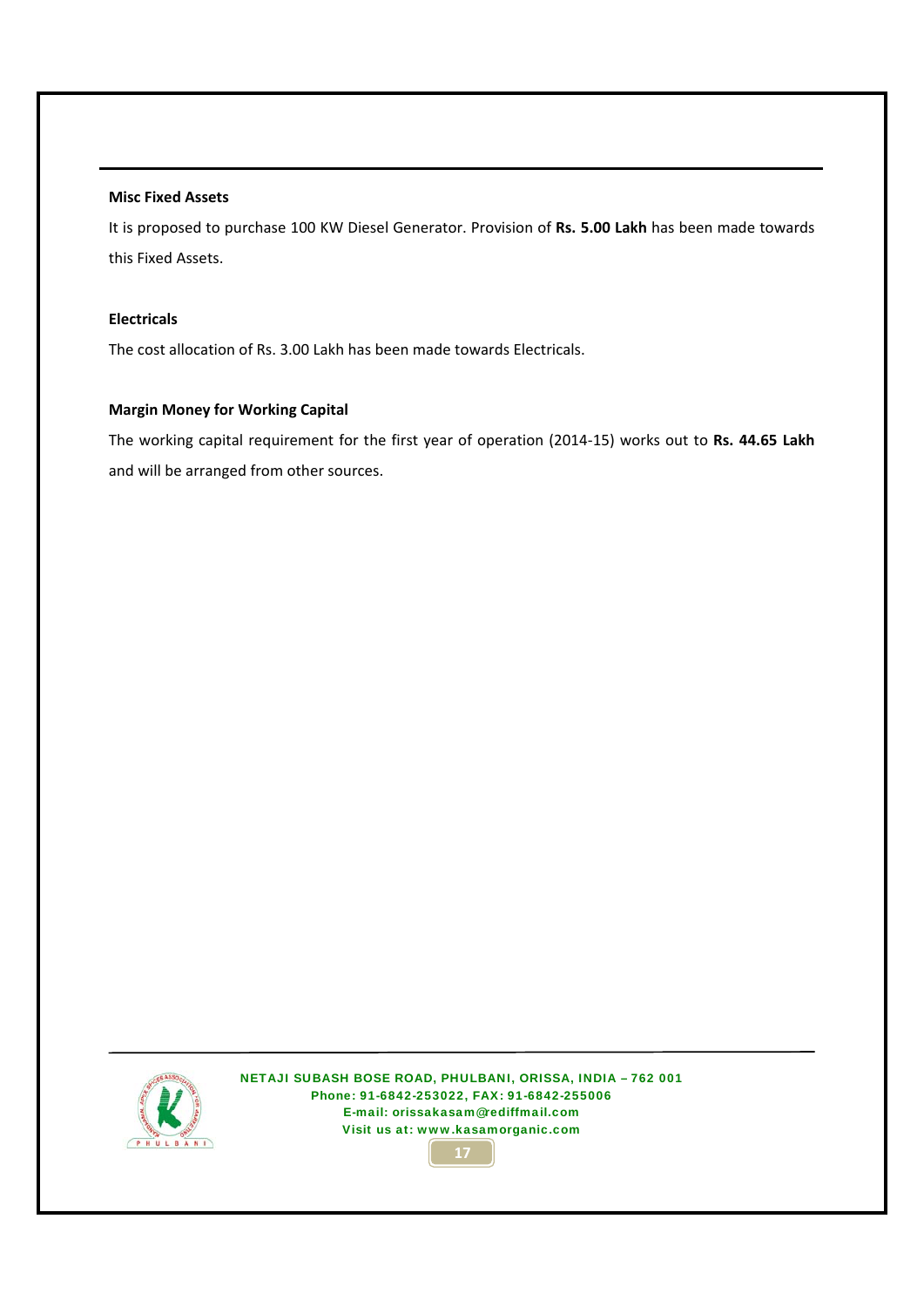#### **PROJECT COST**

The project cost for Modernization and Expansion of Spices Manufacturing Unit of Kandhamal Apex Spices Association for Marketing at Phulbani, Kandhamal District in the State of Orissa is estimated at **Rs.245.86 Lakh**. The head wise cost is tabulated below and the justification for the cost has been given in the next section of this chapter.

|    | <b>Description</b>                  | <b>Amount</b> |
|----|-------------------------------------|---------------|
| 1. | Buildings & Civil works - Technical | 46.80         |
|    | 2. Plant & Machinery                | 191.06        |
|    | 3. Misc Fixed Assets                | 5.00          |
| 4. | Electricals                         | 3.00          |
|    | <b>Total</b>                        | 245.86        |

#### **(Rs. Lakh)**



NETAJI SUBASH BOSE ROAD, PHULBANI, ORISSA, INDIA – 762 001 Phone: 91-6842-253022, FAX: 91-6842-255006 E-mail: orissakasam@rediffmail.com Visit us at: www.kasamorganic.com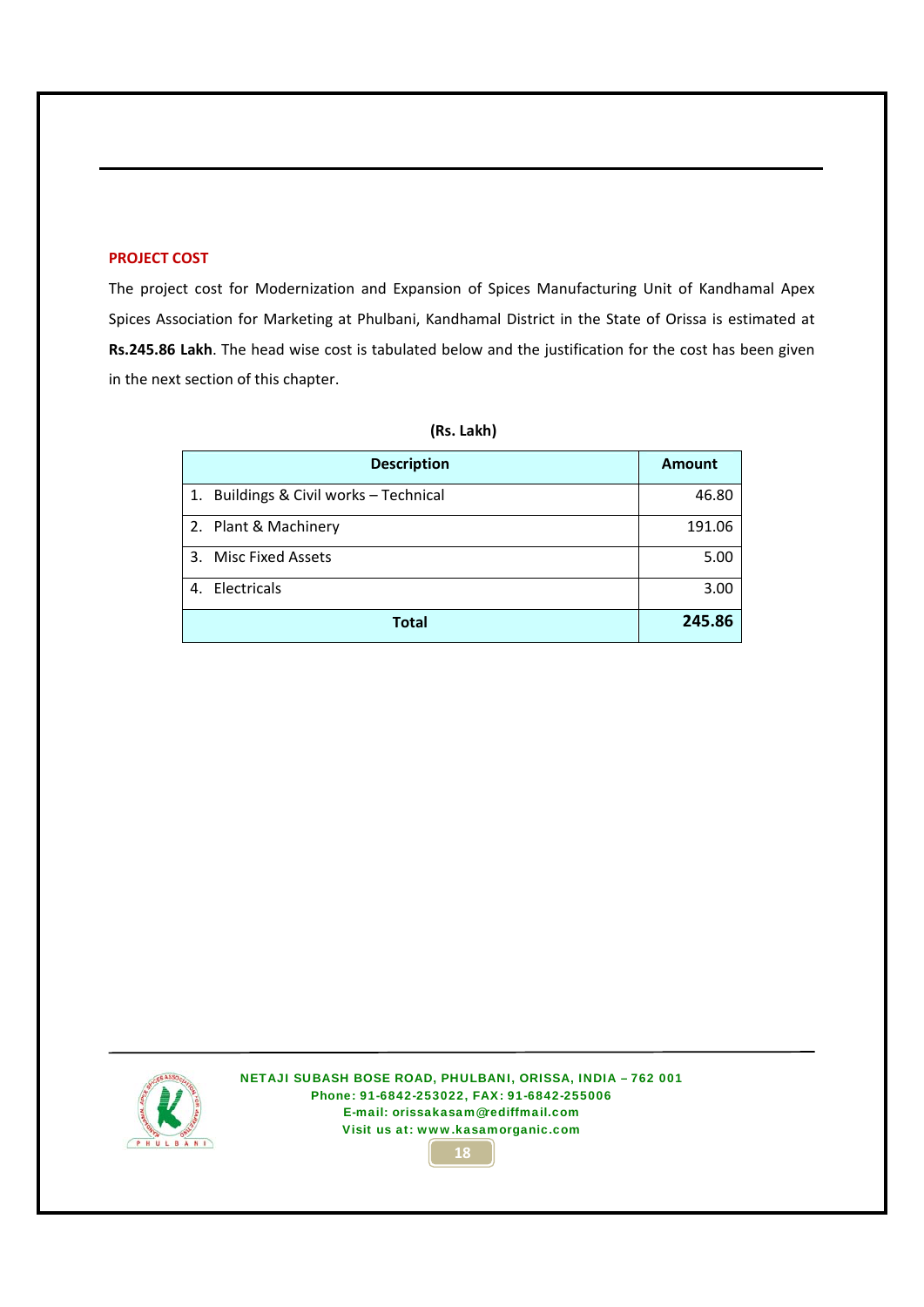## **PROJECT ECONOMICS**

#### **REVENUE**

The revenue that can be generated from the proposed unit is **Rs.245.86 Lakh** during the first year of operation. The revenue during the second year increases due to increase in capacity utilization. The year wise revenue is tabulated below.

| <b>Table:</b> Revenue |               |        |        | (Rs. Lakh)                               |         |                       |         |  |
|-----------------------|---------------|--------|--------|------------------------------------------|---------|-----------------------|---------|--|
|                       | Year          |        |        | 2015-16    2016-17    2017-18    2018-19 |         | $\mid$ 2019-20 $\mid$ | 2020-21 |  |
|                       | <b>Income</b> | 446.81 | 736.35 | 883.62                                   | 1079.98 | 1276.34               | 1472.70 |  |

#### **PROFITS BEFORE TAX**

Though the capacity utilization during the first year of operation is less the profits before tax are expected to be positive. The PBT improves with increase in capacity utilization. The year wise PBT for the proposed facility are tabulated below and the calculations are presented as **Annexure 7.**

| Table: Profit before tax |       | (Rs. Lakh) |                                 |        |           |         |  |
|--------------------------|-------|------------|---------------------------------|--------|-----------|---------|--|
| Year                     |       |            | 2015-16 2016-17 2017-18 2018-19 |        | $2019-20$ | 2020-21 |  |
| <b>PBT</b>               | 28.05 | 87.37      | 118.81                          | 161.58 | 204.19    | 246.64  |  |

#### **PROFITS AFTER TAX**

The Profit after tax too registers a positive note from the first year of operation and follows the trend of PBT. The PAT for the first nine years of operation is tabulated below and calculations are presented in **Annexure 7**.

| Table: Profit after tax |            |       | (Rs. Lakh)              |       |         |           |         |  |
|-------------------------|------------|-------|-------------------------|-------|---------|-----------|---------|--|
|                         | Year       |       | 2015-16 2016-17 2017-18 |       | 2018-19 | $2019-20$ | 2020-21 |  |
|                         | <b>PAT</b> | 22.44 | 62.53                   | 82.60 | 110.49  | 138.42    | 166.36  |  |



NETAJI SUBASH BOSE ROAD, PHULBANI, ORISSA, INDIA – 762 001 Phone: 91-6842-253022, FAX: 91-6842-255006 E-mail: orissakasam@rediffmail.com Visit us at: www.kasamorganic.com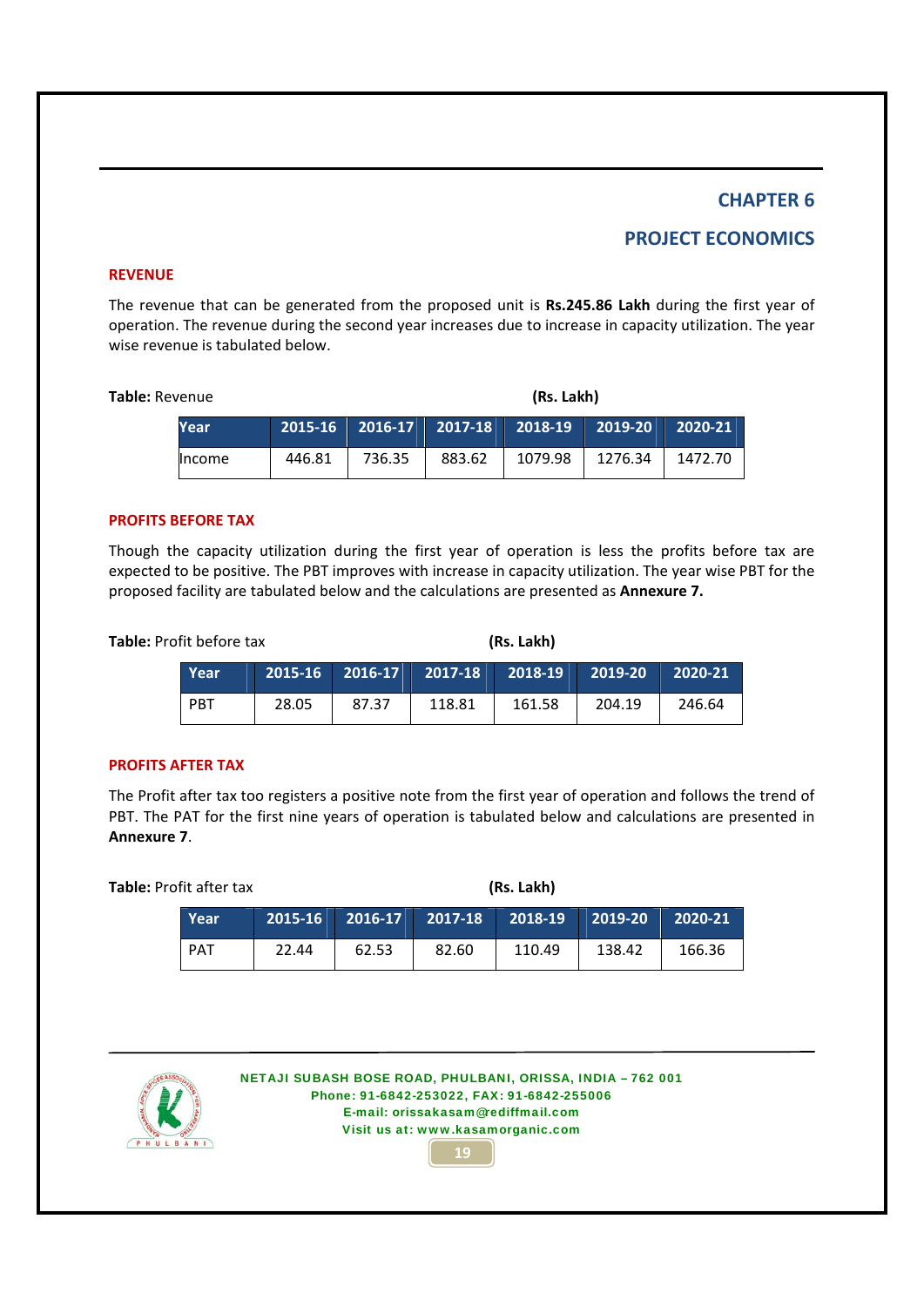#### **CASH ACCRUALS**

The cash accruals are adequate enough to initiate the repayment of term loan from the second year of operation. The contribution of Depreciation in cash accruals during the year 2015‐16 of operation is 38% and reduces to 23% by the end of the tenure.

**Table:** Cash Accruals **(Rs. Lakh)**

| Year |       |       | 2015-16   2016-17   2017-18   2018-19   2019-20   2020-21 |        |        |        |
|------|-------|-------|-----------------------------------------------------------|--------|--------|--------|
| l CA | 37.09 | 77.19 | 97.26                                                     | 125.15 | 153.08 | 181.02 |

#### **BREAKEVEN ANALYSIS**

The breakeven during the year 2014‐15 is reached at 114% of the operating capacity however no cash looses are expected. The breakeven reduces to 35% by the end of 2017‐18.

#### **INTERNAL RATE OF RETURN**

The internal rate of return is arrived at 36.36%. 



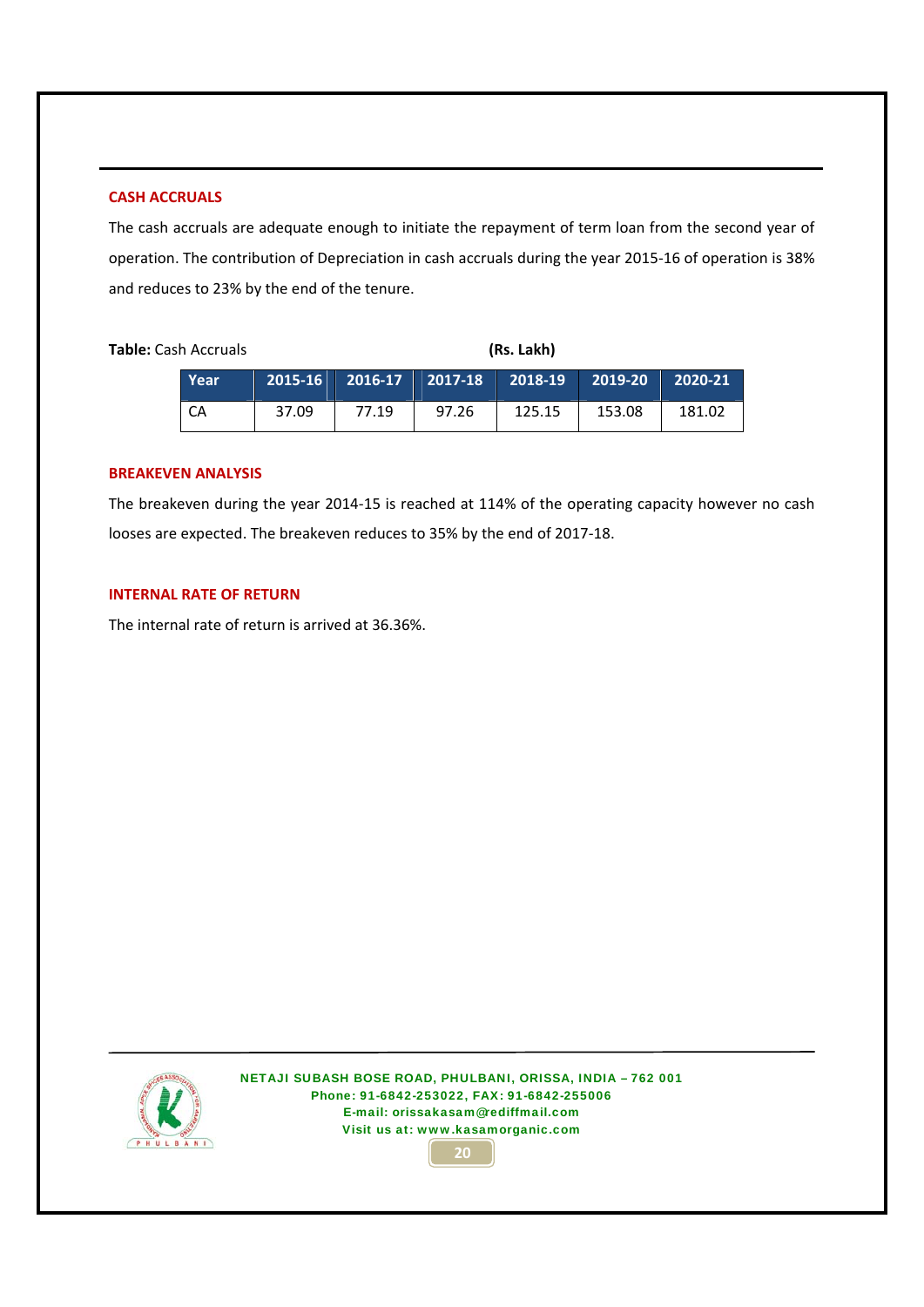## **CHAPTER 7 SOCIO ECONOMIC BENEFITS**

#### **SOCIO ECONOMIC BENEFITS**

The proposed project has a good potential of increasing and changing the socio‐economic status of local people through employment generation mainly and providing good realization to tribal farmers for their produces.

KASAM is dedicated for the socio‐economic development of tribal farmers of Kandhamal district since 1998. The proposed facilities help to generate employment to local people. It also helps in alleviation of poverty in the state by extension of organic spice area with scientific approach so as to minimize the exploitation by traders through inculcating feelings of self-confidence and self-reliance among the tribals.

It would provide healthy, pesticide and chemical residue free organic spices to the market and aid domestic as well as international market linkages for organic products.

India has been a leading producer, consumer and exporter of spices and there is a scope for improvement of quality through proper cleaning, grading, drying/dehydration, milling, grinding and other operations. The proposed facilities will produce value added products and also improve the quality of products

KASAM contributes to the economic development of the region by generating employment and income from the existing and proposed facilities.



NETAJI SUBASH BOSE ROAD, PHULBANI, ORISSA, INDIA – 762 001 Phone: 91-6842-253022, FAX: 91-6842-255006 E-mail: orissakasam@rediffmail.com Visit us at: www.kasamorganic.com